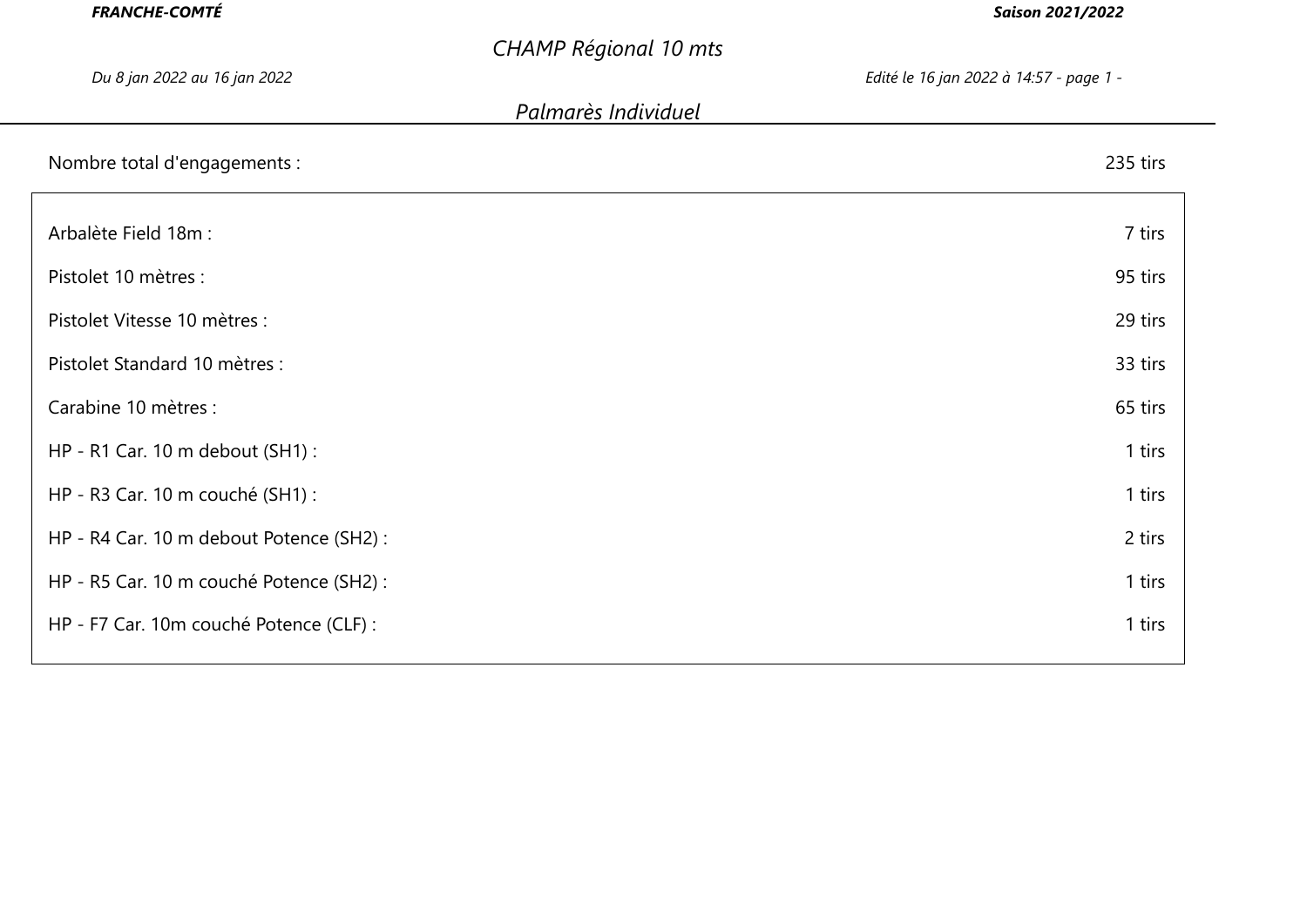# *CHAMP Régional 10 mts*

### *Saison 2021/2022*

*Du 8 jan 2022 au 16 jan 2022 Edité le 16 jan 2022 à 14:57 - page 2 -*

|                | 025 Arbalète Field 18m Cadets garçons |                                                  |                                              |              |  |
|----------------|---------------------------------------|--------------------------------------------------|----------------------------------------------|--------------|--|
| Place          | Nom / Prénom                          | <b>Association / Département</b>                 | <b>Séries</b>                                | <b>Total</b> |  |
|                | ZIMMERMANN Julian                     | S.T. DU JURA<br>39 CDT JURA                      | 88,0<br>87,0<br>86,0<br>88,0<br>81,0<br>74,0 | 504,0/0      |  |
|                | 025 Arbalète Field 18m Dames 1        |                                                  |                                              |              |  |
| Place          | Nom / Prénom                          | <b>Association / Département</b>                 | <b>Séries</b>                                | <b>Total</b> |  |
| 1              | JEANNIN Sylvie                        | S.T. BESANCON<br>25 CDT DOUBS                    | 79,0<br>78,0<br>82,0<br>80,0<br>80,0<br>76,0 | 475,0/0      |  |
|                | 025 Arbalète Field 18m VA             |                                                  |                                              |              |  |
| Place          | Nom / Prénom                          | <b>Association / Département</b>                 | <b>Séries</b>                                | <b>Total</b> |  |
| 1              | <b>PONTET Bernadette</b>              | S.T. DU JURA<br>39 CDT JURA                      | 92,0<br>94,0<br>92,0<br>93,0<br>92,0<br>94,0 | 557,0/0      |  |
| $\overline{c}$ | <b>SCHUBHAN Marc</b>                  | S.T. DU JURA<br>39 CDT ILIRA                     | 84,0<br>91,0<br>86,0<br>84,0<br>90,0<br>88,0 | 523,0/0      |  |
| $\overline{3}$ | <b>GUENUCHOT Béatrice</b>             | S.T. DU JURA<br>39 CDT ILIRA                     | 88,0<br>90,0<br>78,0<br>82,0<br>89,0<br>86,0 | 513,0/0      |  |
| 4              | <b>RAMAUX Gabrielle</b>               | S.T. DU JURA<br>39 CDT JURA                      | 89,0<br>86,0<br>75,0<br>85,0<br>90,0<br>81,0 | 506,0/0      |  |
| 5              | <b>BOUVIER Jean-François</b>          | S.T. DU JURA<br><b>39 CDT ILIRA</b>              | 67,0<br>73,0<br>76,0<br>84,0<br>81,0<br>86,0 | 467,0/0      |  |
|                | 100 Pistolet 10 mètres Cadets filles  |                                                  |                                              |              |  |
| Place          | Nom / Prénom                          | <b>Association / Département</b>                 | <b>Séries</b>                                | <b>Total</b> |  |
| 1              | <b>FANTINI Nina</b>                   | <b>USPV PONT DE ROIDE</b><br>25 CDT DOLIRS       | 79,0<br>83,0<br>84,0<br>81,0<br>82,0<br>83,0 | 492,0        |  |
| 2              | <b>HUGON Nina</b>                     | <b>CIBLE VAL-DE-SAONE</b><br>70 CDT HALITE-SAONE | 83,0<br>85,0<br>83,0<br>85,0<br>76,0<br>78,0 | 490,0        |  |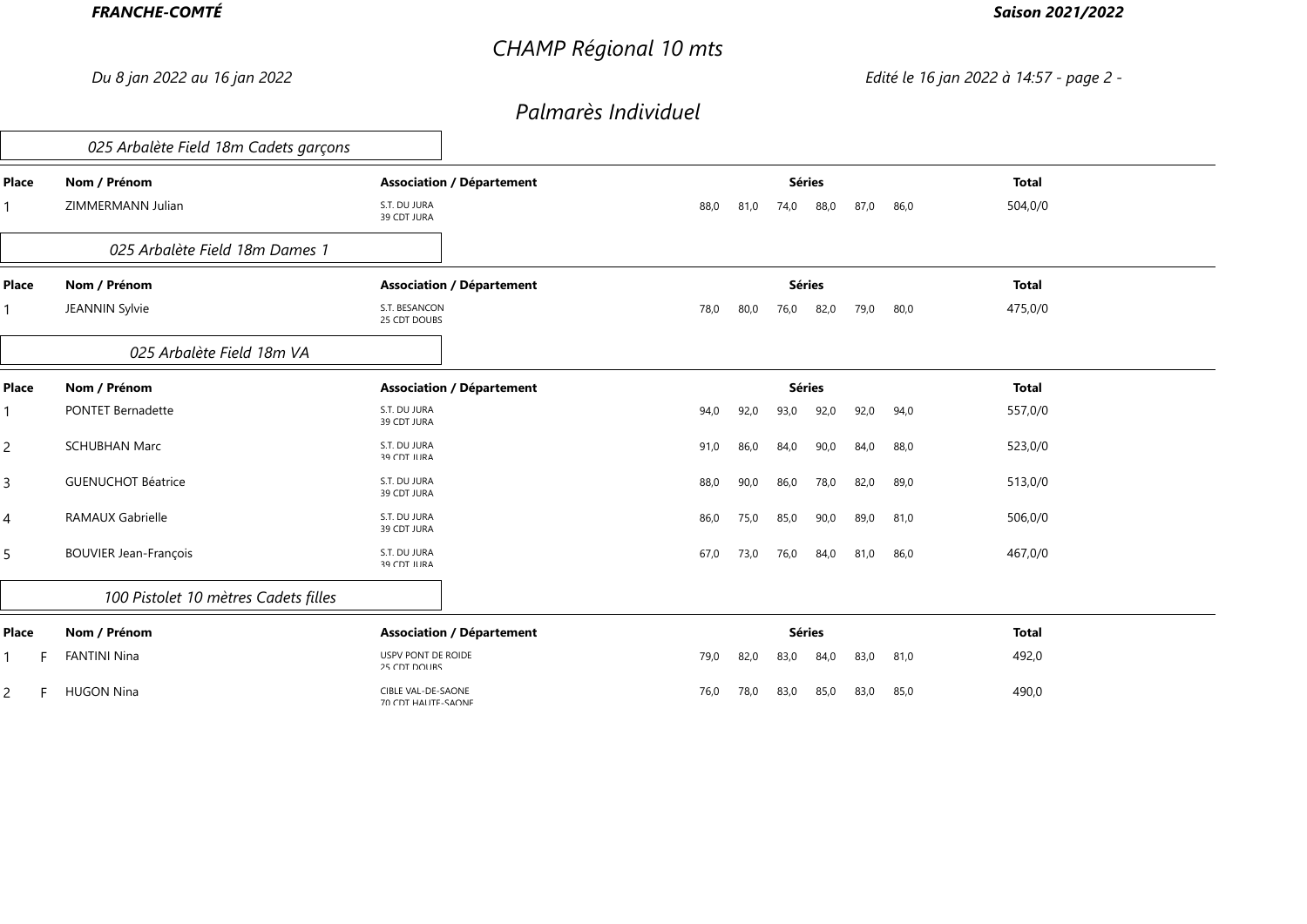# *CHAMP Régional 10 mts*

### *Saison 2021/2022*

*Du 8 jan 2022 au 16 jan 2022 Edité le 16 jan 2022 à 14:57 - page 3 -*

|                | 100 Pistolet 10 mètres Cadets filles   |                                                         |      |      |               |      |      |      |              |  |
|----------------|----------------------------------------|---------------------------------------------------------|------|------|---------------|------|------|------|--------------|--|
| Place          | Nom / Prénom                           | <b>Association / Département</b>                        |      |      | <b>Séries</b> |      |      |      | <b>Total</b> |  |
| 3              | <b>SENGLER Candice</b>                 | S.T. PLANCHER BAS<br>70 CDT HAUTE-SAONE                 | 66,0 | 73,0 | 77,0          | 71,0 | 76,0 | 74,0 | 437,0        |  |
|                | 100 Pistolet 10 mètres Juniors filles  |                                                         |      |      |               |      |      |      |              |  |
| Place          | Nom / Prénom                           | <b>Association / Département</b>                        |      |      | <b>Séries</b> |      |      |      | <b>Total</b> |  |
|                | <b>ERBS Alexiane</b>                   | S.T. LA MIOTTE<br>90 CDT TERRITOIRE-DE-BELFORT          | 87,0 | 89,0 | 89,0          | 88,0 | 86,0 | 84,0 | 523,0        |  |
| $\overline{c}$ | PETITHUGUENIN Clara                    | <b>CLUB TIR MAIZIERES</b><br>70 CDT HALITE-SAONE        | 80,0 | 87,0 | 83,0          | 90,0 | 84,0 | 89,0 | 513,0        |  |
| 3              | <b>THEULIN Manon</b>                   | C.S.A.G. VALDAHON<br>25 CDT DOLIBS                      | 84,0 | 89,0 | 84,0          | 86,0 | 87,0 | 83,0 | 513,0        |  |
|                | 100 Pistolet 10 mètres Juniors garçons |                                                         |      |      |               |      |      |      |              |  |
| Place          | Nom / Prénom                           | <b>Association / Département</b>                        |      |      | <b>Séries</b> |      |      |      | <b>Total</b> |  |
|                | <b>STEPHAN Lucas</b>                   | S.T. D'AUDINCOURT<br>25 CDT DOLIBS                      | 91,0 | 92,0 | 85,0          | 88,0 | 88,0 | 91,0 | 535,0        |  |
| $\overline{c}$ | <b>BLANC Olivier</b>                   | <b>CLUB TIR MAIZIERES</b><br>70 CDT HAUTE-SAONE         | 88,0 | 89,0 | 89,0          | 90,0 | 87,0 | 87,0 | 530,0        |  |
| 3              | VAN HOORNE Thibaut                     | <b>CLUB TIR MAIZIERES</b><br>70 CDT HALITE-SAONE        | 83,0 | 84,0 | 81,0          | 84,0 | 79,0 | 85,0 | 496,0        |  |
|                | 100 Pistolet 10 mètres Dames 1         |                                                         |      |      |               |      |      |      |              |  |
| Place          | Nom / Prénom                           | <b>Association / Département</b>                        |      |      | <b>Séries</b> |      |      |      | <b>Total</b> |  |
|                | PETITHUGUENIN Audrey                   | <b>CLUB TIR MAIZIERES</b><br><b>70 CDT HALITE-SAONE</b> | 93,0 | 95,0 | 91,0          | 94,0 | 92,0 | 95,0 | 560,0        |  |
| $\overline{c}$ | <b>GRANDGUILLAUME Carole</b>           | S.T. LA MIOTTE<br>90 CDT TERRITOIRE-DE-REI FORT         | 95,0 | 93,0 | 93,0          | 93,0 | 93,0 | 90,0 | 557,0        |  |
| 3              | <b>ANTOINE Clotilde</b>                | S.T. LUXEUIL<br>70 CDT HAUTE-SAONE                      | 94,0 | 88,0 | 93,0          | 94,0 | 89,0 | 90,0 | 548,0        |  |
| 4              | <b>BLANC Aline</b>                     | <b>CLUB TIR MAIZIERES</b><br>70 CDT HALITE-SAONE        | 89,0 | 91,0 | 93,0          | 92,0 | 85,0 | 92,0 | 542,0        |  |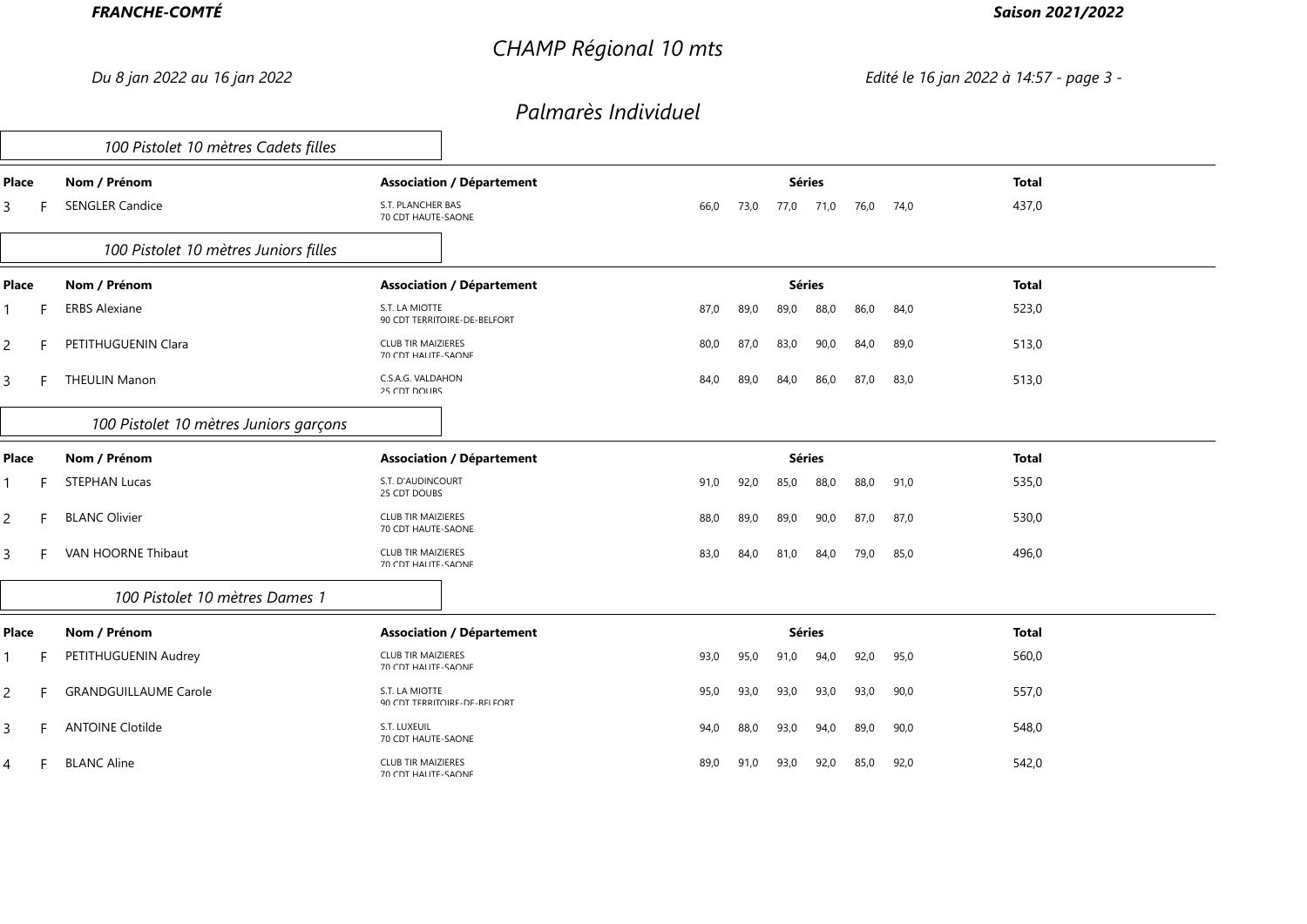# *CHAMP Régional 10 mts*

### *Saison 2021/2022*

*Du 8 jan 2022 au 16 jan 2022 Edité le 16 jan 2022 à 14:57 - page 4 -*

|       | 100 Pistolet 10 mètres Dames 1 |                                                  |      |      |      |               |      |      |              |  |
|-------|--------------------------------|--------------------------------------------------|------|------|------|---------------|------|------|--------------|--|
| Place | Nom / Prénom                   | <b>Association / Département</b>                 |      |      |      | <b>Séries</b> |      |      | <b>Total</b> |  |
| 5.    | <b>BROCARD Floriane</b>        | S.T. BESANCON<br>25 CDT DOUBS                    | 91,0 | 91,0 | 91,0 | 87,0          | 92,0 | 88,0 | 540,0        |  |
| 6     | <b>BAILLY-SALINS Mélody</b>    | T.S. DU HAUT-JURA<br>39 CDT JURA                 | 88,0 | 84,0 | 94,0 | 92,0          | 82,0 | 91,0 | 531,0        |  |
| 7     | <b>URICHER Maryline</b>        | S.T. LA MIOTTE<br>90 CDT TERRITOIRE-DE-REI FORT  | 87,0 | 85,0 | 89,0 | 86,0          | 86,0 | 91,0 | 524,0        |  |
| 8     | <b>JEAN Claire</b>             | S.T. DU JURA<br>39 CDT JURA                      | 83,0 | 88,0 | 90,0 | 89,0          | 84,0 | 88,0 | 522,0        |  |
| 9     | <b>CHEVANNE Chloé</b>          | <b>CIBLE VAL-DE-SAONE</b><br>70 CDT HALITE-SAONE | 87,0 | 87,0 | 82,0 | 91,0          | 84,0 | 87,0 | 518,0        |  |
| 10    | <b>BARSU Céline</b>            | T.S. PAYS DOLOIS<br>39 CDT JURA                  | 79,0 | 86,0 | 71,0 | 88,0          | 90,0 | 88,0 | 502,0        |  |
| 11    | POULET Oriane                  | S.T. BESANCON<br>25 CDT DOUBS                    | 75,0 | 90,0 | 83,0 | 77,0          | 74,0 | 77,0 | 476,0        |  |
| 12    | <b>CLEMENT Anaïs</b>           | S.T. DU JURA<br><b>39 CDT ILIRA</b>              | 80,0 | 79,0 | 72,0 | 85,0          | 75,0 | 78,0 | 469,0        |  |
|       | 100 Pistolet 10 mètres Dames 2 |                                                  |      |      |      |               |      |      |              |  |
| Place | Nom / Prénom                   | <b>Association / Département</b>                 |      |      |      | <b>Séries</b> |      |      | <b>Total</b> |  |
|       |                                |                                                  |      |      |      |               |      |      |              |  |

| 540,0<br><b>DUPERRIER Anne</b><br>S.T. BESANCON<br>85,0<br>93,0<br>92,0<br>92,0<br>91,0<br>87,0<br>25 CDT DOUBS<br>522,0<br>PETEY-CHARDON Christine<br>S.T. PLANCHER BAS<br>86,0<br>86,0<br>82,0<br>89,0<br>91,0<br>88,0<br>70 CDT HALITE-SAONE<br>520,0<br><b>MAILLARD Céline</b><br>S.T. PLANCHER BAS<br>87,0<br>88,0<br>82,0<br>90,0<br>85,0<br>88,0<br>70 CDT HAUTE-SAONE<br><b>GUILLAUME-SAGE Carine</b><br>509,0<br>S.T. BESANCON<br>83,0<br>84,0<br>85,0<br>86,0<br>88,0<br>83,0<br>$25$ CDT DOLIRS<br><b>GRUIBLE Virginie</b><br>500,0<br>S.T. PONTARLIER<br>83,0<br>87,0<br>78,0<br>82,0<br>90,0<br>80,0<br>25 CDT DOUBS<br><b>OUDOT</b> Isabelle<br>490,0<br>ST GD COMBE CHATELEU<br>78,0<br>83,0<br>82,0<br>82,0<br>79,0<br>86,0<br>25 CDT DOUBS<br><b>COURTIAL Myriam</b><br>U.S. BAUMOISE<br>489,0<br>79,0<br>82,0<br>77,0<br>90,0<br>79,0<br>82,0<br>25 CDT DOUBS | .              |  |  |  |  | - - - |
|---------------------------------------------------------------------------------------------------------------------------------------------------------------------------------------------------------------------------------------------------------------------------------------------------------------------------------------------------------------------------------------------------------------------------------------------------------------------------------------------------------------------------------------------------------------------------------------------------------------------------------------------------------------------------------------------------------------------------------------------------------------------------------------------------------------------------------------------------------------------------------|----------------|--|--|--|--|-------|
|                                                                                                                                                                                                                                                                                                                                                                                                                                                                                                                                                                                                                                                                                                                                                                                                                                                                                 |                |  |  |  |  |       |
|                                                                                                                                                                                                                                                                                                                                                                                                                                                                                                                                                                                                                                                                                                                                                                                                                                                                                 | 2              |  |  |  |  |       |
|                                                                                                                                                                                                                                                                                                                                                                                                                                                                                                                                                                                                                                                                                                                                                                                                                                                                                 | 3              |  |  |  |  |       |
|                                                                                                                                                                                                                                                                                                                                                                                                                                                                                                                                                                                                                                                                                                                                                                                                                                                                                 | $\overline{4}$ |  |  |  |  |       |
|                                                                                                                                                                                                                                                                                                                                                                                                                                                                                                                                                                                                                                                                                                                                                                                                                                                                                 | 5              |  |  |  |  |       |
|                                                                                                                                                                                                                                                                                                                                                                                                                                                                                                                                                                                                                                                                                                                                                                                                                                                                                 | 6              |  |  |  |  |       |
|                                                                                                                                                                                                                                                                                                                                                                                                                                                                                                                                                                                                                                                                                                                                                                                                                                                                                 |                |  |  |  |  |       |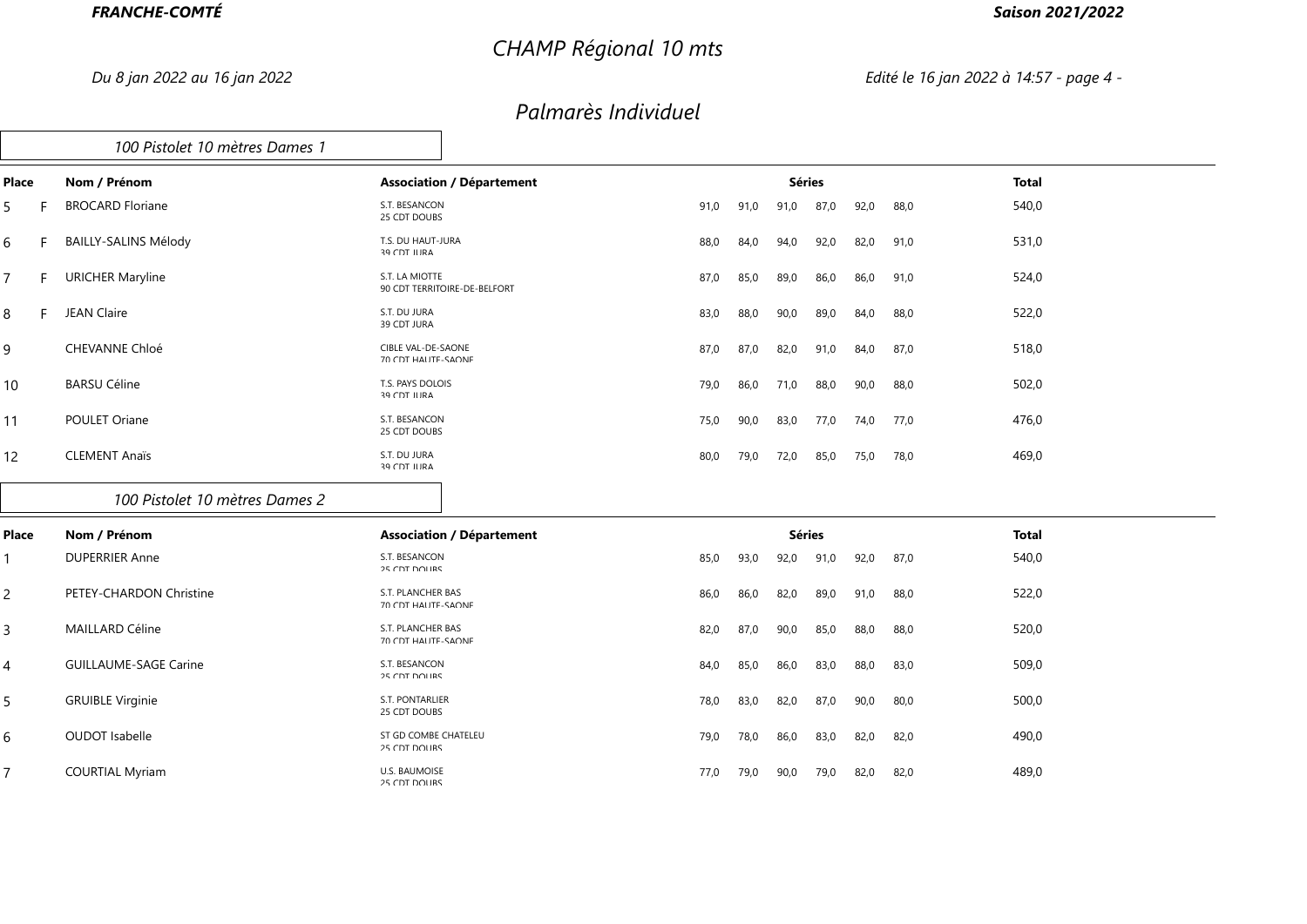# *CHAMP Régional 10 mts*

### *Saison 2021/2022*

*Du 8 jan 2022 au 16 jan 2022 Edité le 16 jan 2022 à 14:57 - page 5 -*

|                | 100 Pistolet 10 mètres Dames 2   |                                                  |      |      |               |      |      |      |              |
|----------------|----------------------------------|--------------------------------------------------|------|------|---------------|------|------|------|--------------|
| Place          | Nom / Prénom                     | <b>Association / Département</b>                 |      |      | <b>Séries</b> |      |      |      | <b>Total</b> |
| 8              | PERTOLDI Patricia                | S.T. DU JURA<br>39 CDT JURA                      | 82,0 | 76,0 | 84,0          | 85,0 | 80,0 | 78,0 | 485,0        |
| 9              | <b>GUENUCHOT Béatrice</b>        | S.T. DU JURA<br>39 CDT ILIRA                     | 76,0 | 83,0 | 80,0          | 80,0 | 80,0 | 82,0 | 481,0        |
| 10             | <b>CLAVEQUIN Virginie</b>        | <b>CLUB TIR MAIZIERES</b><br>70 CDT HALITE-SAONE | 71,0 | 78,0 | 76,0          | 76,0 | 84,0 | 74,0 | 459,0        |
| 11             | JEANNIN Sylvie                   | S.T. BESANCON<br>25 CDT DOUBS                    | 61,0 | 66,0 | 76,0          | 49,0 | 59,0 | 50,0 | 361,0        |
|                | 100 Pistolet 10 mètres Dames 3   |                                                  |      |      |               |      |      |      |              |
| Place          | Nom / Prénom                     | <b>Association / Département</b>                 |      |      | <b>Séries</b> |      |      |      | <b>Total</b> |
|                | <b>GUIGNARD Edith</b>            | CIBLE VAL-DE-SAONE<br>70 CDT HAUTE-SAONE         |      | 90,0 | 80,0          | 81,0 | 83,0 |      | 334,0        |
| $\overline{c}$ | <b>PONTET Bernadette</b>         | S.T. DU JURA<br>39 CDT ILIRA                     |      | 93,0 | 79,0          | 84,0 | 76,0 |      | 332,0        |
| 3              | <b>RETACCHI Marie</b>            | C.T. EXINCOURT<br>25 CDT DOLIBS                  |      | 86,0 | 79,0          | 87,0 | 75,0 |      | 327,0        |
| HM             | <b>METTEY Catherine</b>          | S.T. BAVANS<br>25 CDT DOUBS                      |      | 80,0 | 81,0          | 75,0 | 85,0 |      | 321,0        |
| 4              | <b>VERNOTTE Martine</b>          | T.S. PAYS DOLOIS<br><b>39 CDT ILIRA</b>          |      | 71,0 | 76,0          | 75,0 | 80,0 |      | 302,0        |
|                | 100 Pistolet 10 mètres Seniors 1 |                                                  |      |      |               |      |      |      |              |
| Place          | Nom / Prénom                     | <b>Association / Département</b>                 |      |      | <b>Séries</b> |      |      |      | <b>Total</b> |
|                | <b>SAUGE Xavier</b>              | ST GD COMBE CHATELEU<br>25 CDT DOLIBS            | 94,0 | 95,0 | 93,0          | 95,0 | 93,0 | 96,0 | 566,0        |
| 2              | WEYH Julien                      | S.T. LA MIOTTE<br>90 CDT TERRITOIRE-DE-REI FORT  | 92,0 | 92,0 | 95,0          | 93,0 | 91,0 | 96,0 | 559,0        |
| HM             | <b>ZAMOFING Martial</b>          | S.T. PLANCHER BAS<br>70 CDT HAUTE-SAONE          | 92,0 | 94.0 | 94,0          | 94,0 | 90,0 | 95,0 | 559,0        |
| 3              | <b>REYMOND Arnaud</b>            | ST GD COMBE CHATELEU<br>$25$ CDT DOLIRS          | 93,0 | 92,0 | 92,0          | 91,0 | 93,0 | 92,0 | 553,0        |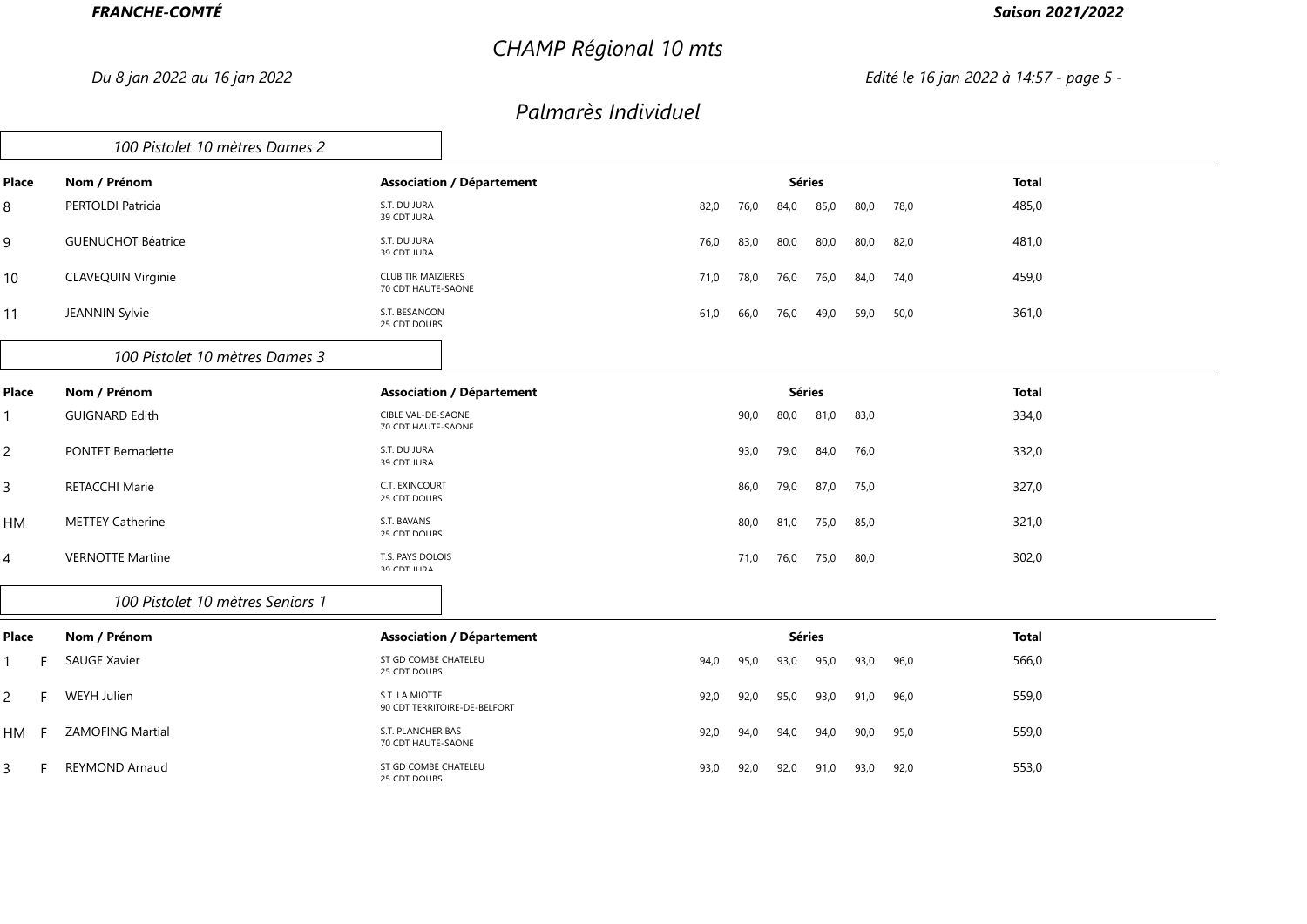# *CHAMP Régional 10 mts*

### *Saison 2021/2022*

*Du 8 jan 2022 au 16 jan 2022 Edité le 16 jan 2022 à 14:57 - page 6 -*

### *Palmarès Individuel*

|       | 100 Pistolet 10 mètres Seniors 1 |                                          |      |      |               |      |      |      |       |
|-------|----------------------------------|------------------------------------------|------|------|---------------|------|------|------|-------|
| Place | Nom / Prénom                     | <b>Association / Département</b>         |      |      | <b>Séries</b> |      |      |      | Total |
|       | <b>BARTHELEMY Alex</b>           | C.S.A.G. VALDAHON<br>25 CDT DOUBS        | 89,0 | 90,0 | 93,0          | 91,0 | 90,0 | 96,0 | 549,0 |
| 5     | <b>GENLOT Nicolas</b>            | S.T. PLANCHER BAS<br>70 CDT HALITE-SAONE | 88,0 | 89,0 | 92,0          | 88,0 | 94,0 | 94,0 | 545,0 |
| 6.    | <b>GROSJEAN William</b>          | S.T. BESANCON<br>25 CDT DOUBS            | 92,0 | 89,0 | 93,0          | 90,0 | 89,0 | 90,0 | 543,0 |
|       | <b>BLAISE Marc</b>               | S.T. BESANCON<br>25 CDT DOUBS            | 90,0 | 88,0 | 91,0          | 91,0 | 89,0 | 88,0 | 537,0 |
| 8     | POURCELOT Rémy                   | ST GD COMBE CHATELEU<br>25 CDT DOUBS     | 91,0 | 92,0 | 81,0          | 94,0 | 86,0 | 91,0 | 535,0 |
| 9     | <b>HOUVENAGHEL Vivien</b>        | ST GD COMBE CHATELEU<br>25 CDT DOLIBS    | 90,0 | 88,0 | 92,0          | 84,0 | 91,0 | 88,0 | 533,0 |
| 10    | POZZA Rémi                       | S.T. PLANCHER BAS<br>70 CDT HAUTE-SAONE  | 85,0 | 88,0 | 93,0          | 90,0 | 90,0 | 82,0 | 528,0 |
| 11    | PODECHARD Cédric                 | A.T.S.C.<br><b>29 CDT ILIRA</b>          | 92,0 | 84,0 | 88,0          | 83,0 | 85,0 | 95,0 | 527,0 |
| 12    | <b>COTE Lionel</b>               | T.S. DU HAUT-JURA<br>39 CDT ILIRA        | 87,0 | 84,0 | 79,0          | 83,0 | 88,0 | 78,0 | 499,0 |
| 13    | <b>FORIEN Thibault</b>           | C.S.A.G. VALDAHON<br>25 CDT DOUBS        | 83,0 | 84,0 | 87,0          | 77,0 | 77,0 | 84,0 | 492,0 |
| 14    | <b>FORIEN Thomas</b>             | C.S.A.G. VALDAHON<br>$25$ CDT DOLIBS     | 81,0 | 84,0 | 83,0          | 80,0 | 84,0 | 72,0 | 484,0 |

#### *100 Pistolet 10 mètres Seniors 2*

| Place | Nom / Prénom           | <b>Association / Département</b>               |      |      | Séries |      |      | Total |       |
|-------|------------------------|------------------------------------------------|------|------|--------|------|------|-------|-------|
|       | <b>URICHER Olivier</b> | S.T. LA MIOTTE<br>90 CDT TERRITOIRE-DE-RELEORT | 91,0 | 95,0 | 91,0   | 97,0 | 96,0 | 89,0  | 559,0 |
|       | <b>PLACHTA Francis</b> | S.T. PLANCHER BAS<br>70 CDT HAUTE-SAONE        | 92,0 | 92,0 | 92,0   | 93,0 | 94,0 | 91,0  | 554,0 |
|       | MAILLE Frédéric        | S.T. D'AUDINCOURT<br>25 CDT DOUBS              | 90,0 | 92,0 | 90,0   | 97,0 | 89,0 | 88,0  | 546,0 |
|       | PATAT Marcel           | S.T. BESANCON<br>25 CDT DOURS                  | 89,0 | 91,0 | 92,0   | 87,0 | 94,0 | 90,0  | 543,0 |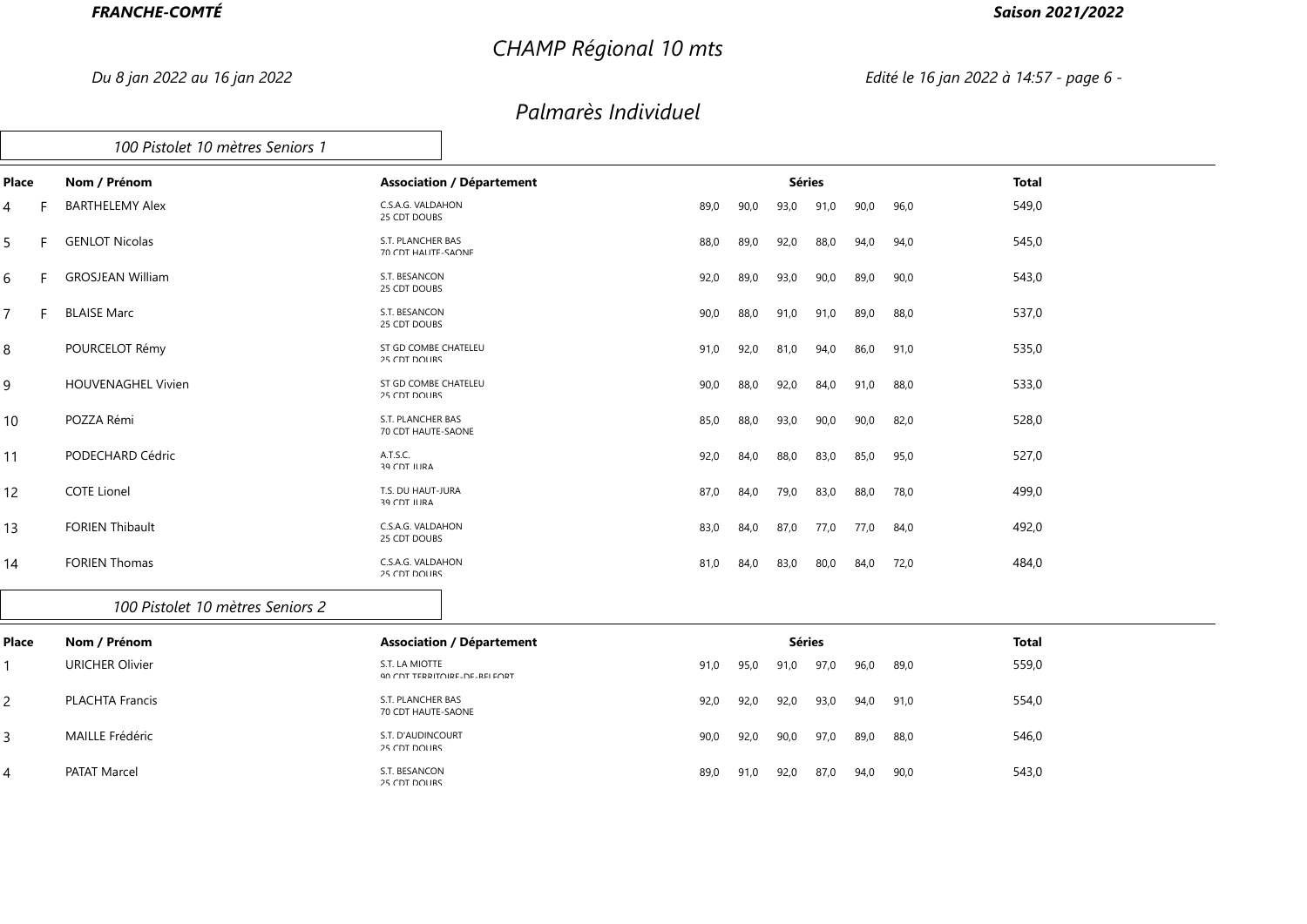# *CHAMP Régional 10 mts*

### *Saison 2021/2022*

*Du 8 jan 2022 au 16 jan 2022 Edité le 16 jan 2022 à 14:57 - page 7 -*

|                | 100 Pistolet 10 mètres Seniors 2 |                                                  |                                  |      |      |               |      |      |      |              |  |
|----------------|----------------------------------|--------------------------------------------------|----------------------------------|------|------|---------------|------|------|------|--------------|--|
| Place          | Nom / Prénom                     |                                                  | <b>Association / Département</b> |      |      | <b>Séries</b> |      |      |      | <b>Total</b> |  |
| 5              | DALVAL Jean-Michel               | S.T. PLANCHER BAS<br>70 CDT HAUTE-SAONE          |                                  | 91,0 | 87,0 | 92,0          | 89,0 | 89,0 | 94,0 | 542,0        |  |
| 6              | SILANUS Frédéric                 | C.S. ST-CLAUDE LIZON<br>39 CDT ILIRA             |                                  | 87,0 | 89,0 | 91,0          | 91,0 | 89,0 | 88,0 | 535,0        |  |
| $\overline{7}$ | TIQUET Jérôme                    | <b>CLUB TIR MAIZIERES</b><br>70 CDT HALITE-SAONE |                                  | 87,0 | 90,0 | 92,0          | 92,0 | 85,0 | 84,0 | 530,0        |  |
| 8              | <b>CONCHE Eric</b>               | CT POULIGNEY-LUSANS<br>25 CDT DOUBS              |                                  | 89,0 | 90,0 | 85,0          | 87,0 | 91,0 | 87,0 | 529,0        |  |
| 9              | <b>THEULIN Olivier</b>           | C.S.A.G. VALDAHON<br>25 CDT DOLIBS               |                                  | 91,0 | 94,0 | 87,0          | 88,0 | 83,0 | 86,0 | 529,0        |  |
| <b>TUR</b>     | <b>KARSILAYAN Mesut</b>          | S.T. BESANCON<br>25 CDT DOLIBS                   |                                  | 78,0 | 87,0 | 93,0          | 90,0 | 90,0 | 88,0 | 526,0        |  |
| 10             | <b>RICHARD Samuel</b>            | T.S. PAYS DOLOIS<br>39 CDT JURA                  |                                  | 84,0 | 84,0 | 90,0          | 90,0 | 87,0 | 89,0 | 524,0        |  |
| 11             | <b>BASLI Bruno</b>               | C.T. EXINCOURT<br>25 CDT DOLIBS                  |                                  | 84,0 | 88,0 | 88,0          | 86,0 | 90,0 | 88,0 | 524,0        |  |
| 12             | <b>VADAM Lionel</b>              | USPV PONT DE ROIDE<br>25 CDT DOURS               |                                  | 84,0 | 88,0 | 88,0          | 89,0 | 87,0 | 87,0 | 523,0        |  |
| 13             | PLANCHAIS Yoann                  | S.T. BESANCON<br>25 CDT DOUBS                    |                                  | 90,0 | 86,0 | 86,0          | 86,0 | 87,0 | 81,0 | 516,0        |  |
| 14             | <b>BONIN Eric</b>                | T.S. PAYS DOLOIS<br><b>29 CDT ILIRA</b>          |                                  | 85,0 | 86,0 | 86,0          | 86,0 | 88,0 | 84,0 | 515,0        |  |
| 15             | <b>CARREY Benoît</b>             | USPV PONT DE ROIDE<br>25 CDT DOLIBS              |                                  | 93,0 | 80,0 | 92,0          | 85,0 | 81,0 | 79,0 | 510,0        |  |
| 16             | <b>BLANCHARD Guillaume</b>       | A.T.S.C.<br>39 CDT JURA                          |                                  | 86,0 | 82,0 | 86,0          | 87,0 | 79,0 | 86,0 | 506,0        |  |
| 17             | JOSI Claude                      | S.T. BAVANS<br>25 CDT DOLIBS                     |                                  | 84,0 | 82,0 | 93,0          | 82,0 | 82,0 | 83,0 | 506,0        |  |
| 18             | <b>MONNIER Alexandre</b>         | S.T. PONTARLIER<br>25 CDT DOLIBS                 |                                  | 86,0 | 78,0 | 83,0          | 81,0 | 88,0 | 89,0 | 505,0        |  |
| 19             | <b>GEHANT Pascal</b>             | S.T. LA MIOTTE                                   | 90 CDT TERRITOIRE-DE-BELFORT     | 81,0 | 88,0 | 79,0          | 86,0 | 90,0 | 81,0 | 505,0        |  |
| 20             | <b>LAGIER Fabien</b>             | CIBLE VAL-DE-SAONE<br>70 CDT HALITE-SAONE        |                                  | 84,0 | 74,0 | 91,0          | 84,0 | 86,0 | 85,0 | 504,0        |  |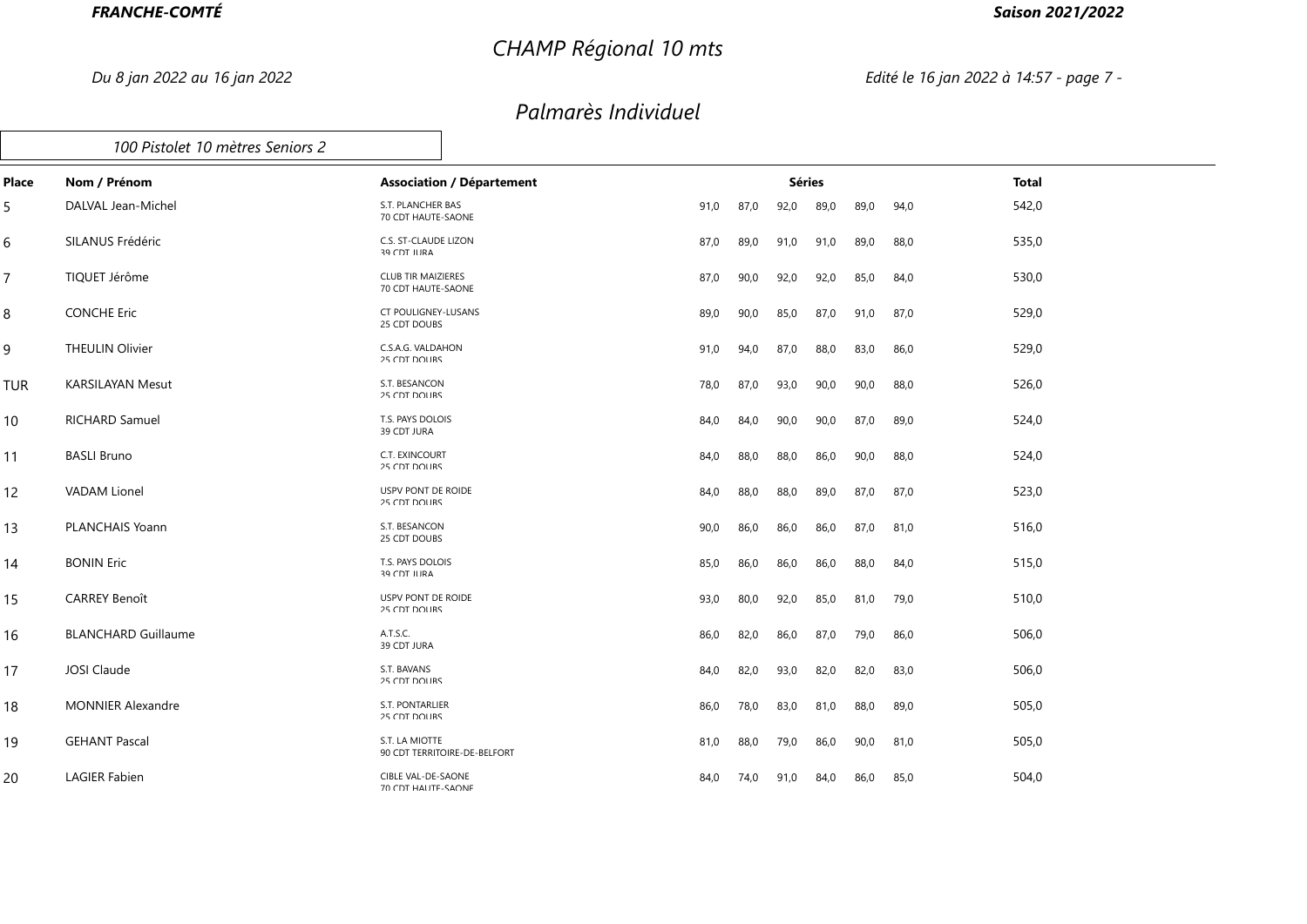# *CHAMP Régional 10 mts*

### *Saison 2021/2022*

*Du 8 jan 2022 au 16 jan 2022 Edité le 16 jan 2022 à 14:57 - page 8 -*

### *Palmarès Individuel*

|       | 100 Pistolet 10 mètres Seniors 2 |                                                 |      |      |               |      |      |      |              |
|-------|----------------------------------|-------------------------------------------------|------|------|---------------|------|------|------|--------------|
| Place | Nom / Prénom                     | <b>Association / Département</b>                |      |      | <b>Séries</b> |      |      |      | <b>Total</b> |
| 21    | <b>CHOPARD Didier</b>            | S.T. PONTARLIER<br>25 CDT DOUBS                 | 74,0 | 88,0 | 73,0          | 87,0 | 84,0 | 83,0 | 489,0        |
| 22    | <b>OUDOT Philippe</b>            | ST GD COMBE CHATELEU<br>25 CDT DOUBS            | 81,0 | 83,0 | 84,0          | 82,0 | 81,0 | 78,0 | 489,0        |
| 23    | <b>BALLET Régis</b>              | <b>CLUB TIR MAIZIERES</b><br>70 CDT HAUTE-SAONE | 80,0 | 78,0 | 86,0          | 82,0 | 87,0 | 76,0 | 489,0        |
| 24    | <b>FLEUROT Bruno</b>             | <b>CLUB TIR MAIZIERES</b><br>70 CDT HAUTE-SAONE | 61,0 | 77,0 | 81,0          | 81,0 | 80,0 | 86,0 | 466,0        |
| 25    | <b>CHEVASSU Lionel</b>           | S.T. PONTARLIER<br>25 CDT DOUBS                 | 79,0 | 74,0 | 85,0          | 72,0 | 73,0 | 82,0 | 465,0        |
| 26    | <b>BURGARD Guy</b>               | CIBLE VAL-DE-SAONE<br>70 CDT HALITE-SAONE       | 71,0 | 66,0 | 75,0          | 76,0 | 83,0 | 72,0 | 443,0        |
| 27    | <b>BERGER Laurent</b>            | S.T. DU JURA<br>39 CDT JURA                     | 61,0 | 58,0 | 47,0          | 60,0 | 66,0 | 61,0 | 353,0        |
|       |                                  |                                                 |      |      |               |      |      |      |              |

#### *100 Pistolet 10 mètres Seniors 3*

| Place | Nom / Prénom                | <b>Association / Département</b>                 |      |      | <b>Séries</b> |      |      |      | <b>Total</b> |
|-------|-----------------------------|--------------------------------------------------|------|------|---------------|------|------|------|--------------|
|       | <b>DIMEY Francis</b>        | S.T. D'AUDINCOURT<br>25 CDT DOUBS                | 89,0 | 90,0 | 89,0          | 86,0 | 85,0 | 94,0 | 533,0        |
| 2     | QUELOS Jean                 | S.T. BESANCON<br>25 CDT DOUBS                    | 84,0 | 90,0 | 89,0          | 87,0 | 91,0 | 92,0 | 533,0        |
| 3     | PACHECO Fernand             | USPV PONT DE ROIDE<br>25 CDT DOUBS               | 87,0 | 91,0 | 85,0          | 90,0 | 85,0 | 88,0 | 526,0        |
| 4     | <b>HOWALD Denis</b>         | T.S. DU HAUT-JURA<br>39 CDT JURA                 | 89,0 | 88,0 | 79,0          | 86,0 | 94,0 | 89,0 | 525,0        |
| 5     | <b>BOURDENET Jean-Marie</b> | CIBLE VAL-DE-SAONE<br><b>70 CDT HALITE-SAONE</b> | 88,0 | 80,0 | 87,0          | 90,0 | 84,0 | 87,0 | 516,0        |
| 6     | PICHARD Pierre              | S.T. BAVANS<br>25 CDT DOUBS                      | 83,0 | 91,0 | 84,0          | 84,0 | 84,0 | 80,0 | 506,0        |
| 7     | <b>LUCOT Bernard</b>        | CIBLE VAL-DE-SAONE<br>70 CDT HAUTE-SAONE         | 82,0 | 80,0 | 87,0          | 84,0 | 86,0 | 82,0 | 501,0        |
| 8     | DURAFFOURG Jean-Pierre      | C.S. ST-CLAUDE LIZON<br>39 CDT JURA              | 71,0 | 83,0 | 78,0          | 87,0 | 87,0 | 91,0 | 497,0        |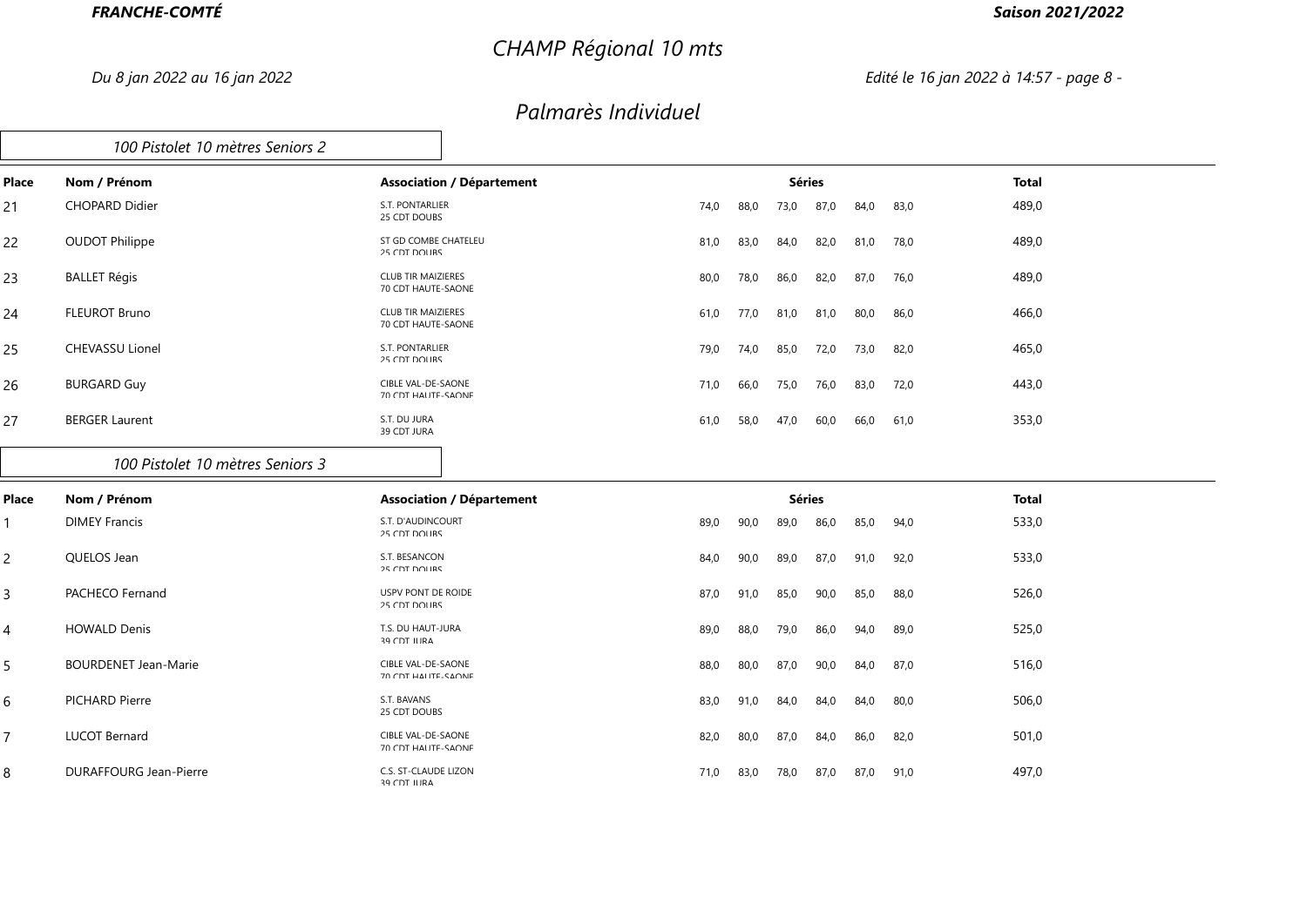# *CHAMP Régional 10 mts*

### *Saison 2021/2022*

*Du 8 jan 2022 au 16 jan 2022 Edité le 16 jan 2022 à 14:57 - page 9 -*

|                | 100 Pistolet 10 mètres Seniors 3               |                                                  |      |                 |               |            |                    |             |             |              |
|----------------|------------------------------------------------|--------------------------------------------------|------|-----------------|---------------|------------|--------------------|-------------|-------------|--------------|
| Place          | Nom / Prénom                                   | <b>Association / Département</b>                 |      |                 | <b>Séries</b> |            |                    |             |             | <b>Total</b> |
| 9              | <b>DAUBIER Philippe</b>                        | S.T. DU JURA<br>39 CDT JURA                      | 78,0 | 87,0            | 82,0          | 81,0       | 86,0               | 83,0        |             | 497,0        |
| 10             | <b>HENRI Alain</b>                             | A.T.S.C.<br>39 CDT IURA                          | 83,0 | 75,0            | 87,0          | 85,0       | 77,0               | 85,0        |             | 492,0        |
| 11             | JACQUIN André                                  | <b>CLUB TIR MAIZIERES</b><br>70 CDT HALITE-SAONE | 86,0 | 77,0            | 77,0          | 81,0       | 85,0               | 81,0        |             | 487,0        |
| 12             | <b>GAUTRON Christian</b>                       | C.S.A.G. VALDAHON<br>25 CDT DOUBS                | 78,0 | 83,0            | 83,0          | 79,0       | 80,0               | 81,0        |             | 484,0        |
| 13             | LOTZ Hubert                                    | S.T. LA MIOTTE<br>90 CDT TERRITOIRE-DE-REI FORT  | 77,0 | 74,0            | 84,0          | 86,0       | 79,0               | 80,0        |             | 480,0        |
| 14             | <b>MAITRET Gilbert</b>                         | S.T. PONTARLIER<br>25 CDT DOLIBS                 | 62,0 | 75,0            | 64,0          | 76,0       | 69,0               | 74,0        |             | 420,0        |
| <b>DNF</b>     | <b>CORDONNIER Michel</b>                       | C.S. ST-CLAUDE LIZON<br>39 CDT JURA              | 73,0 | 83,0            | 85,0          | 82,0       | 4,0                | $\mathbf 0$ |             | 327,0        |
|                | 102 Pistolet Vitesse 10 mètres Juniors filles  |                                                  |      |                 |               |            |                    |             |             |              |
| Place          | Nom / Prénom                                   | <b>Association / Département</b>                 |      |                 | <b>Séries</b> |            |                    |             |             | <b>Total</b> |
|                | PETITHUGUENIN Clara                            | <b>CLUB TIR MAIZIERES</b><br>70 CDT HAUTE-SAONE  |      | 1,0<br>$\Omega$ | 1,0<br>1,0    | 1,0<br>3,0 | $\mathbf 0$<br>1,0 |             | 3,0<br>5,0  | 8,0          |
|                | 102 Pistolet Vitesse 10 mètres Juniors garçons |                                                  |      |                 |               |            |                    |             |             |              |
| Place          | Nom / Prénom                                   | <b>Association / Département</b>                 |      |                 | <b>Séries</b> |            |                    |             |             | <b>Total</b> |
|                | <b>BLANC Olivier</b>                           | <b>CLUB TIR MAIZIERES</b><br>70 CDT HAUTE-SAONE  |      | 1,0<br>4.0      | 3,0<br>2,0    | 3,0<br>2,0 | 2,0<br>3,0         |             | 9,0<br>11,0 | 20,0         |
|                | 102 Pistolet Vitesse 10 mètres Dames 1         |                                                  |      |                 |               |            |                    |             |             |              |
| Place          | Nom / Prénom                                   | <b>Association / Département</b>                 |      |                 | <b>Séries</b> |            |                    |             |             | <b>Total</b> |
|                | <b>BLANC Aline</b>                             | <b>CLUB TIR MAIZIERES</b><br>70 CDT HAUTE-SAONE  |      | 3,0<br>3,0      | 2,0<br>3,0    | 0<br>5,0   | 3,0<br>5,0         |             | 8,0<br>16,0 | 24,0         |
| $\overline{2}$ | PETITHUGUENIN Audrey                           | <b>CLUB TIR MAIZIERES</b><br>70 CDT HAUTE-SAONE  |      | 3,0<br>1.0      | 3,0<br>2.0    | 2,0<br>4.0 | 4,0<br>2.0         |             | 12,0<br>9.0 | 21,0         |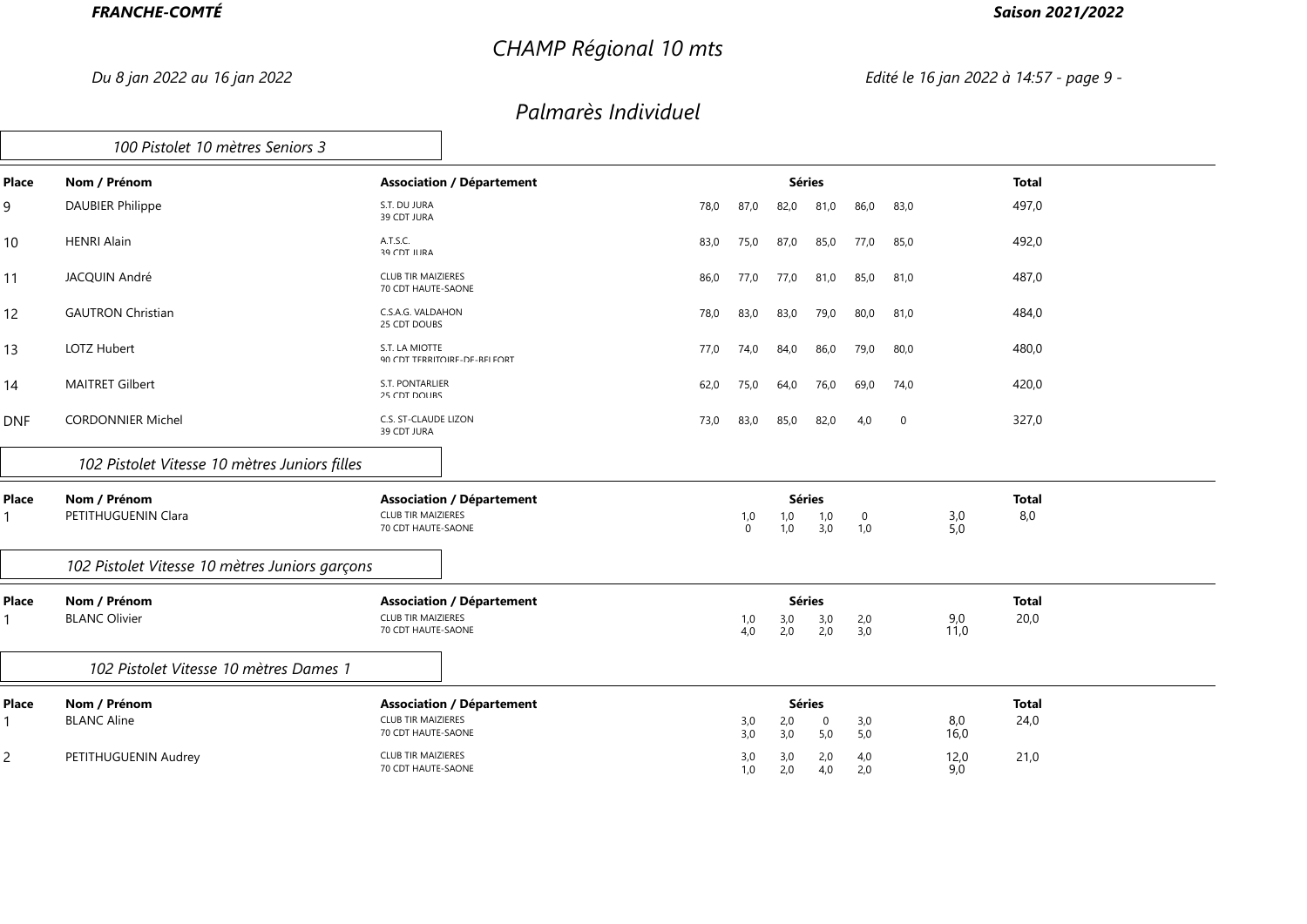# *CHAMP Régional 10 mts*

### *Saison 2021/2022*

*Du 8 jan 2022 au 16 jan 2022 Edité le 16 jan 2022 à 14:57 - page 10 -*

|                | 102 Pistolet Vitesse 10 mètres Dames 1       |                                                                                    |                    |                     |                             |                    |                   |                      |  |
|----------------|----------------------------------------------|------------------------------------------------------------------------------------|--------------------|---------------------|-----------------------------|--------------------|-------------------|----------------------|--|
| Place<br>3     | Nom / Prénom<br><b>GRANDGUILLAUME Carole</b> | <b>Association / Département</b><br>S.T. LA MIOTTE<br>90 CDT TERRITOIRE-DE-BELFORT | 2,0<br>3,0         | 2,0<br>2,0          | <b>Séries</b><br>3,0<br>2,0 | 3,0<br>2,0         | 10,0<br>9,0       | <b>Total</b><br>19,0 |  |
| 4              | <b>ANTOINE Clotilde</b>                      | S.T. LUXEUIL<br>70 CDT HAUTE-SAONE                                                 | 1,0<br>1,0         | 3,0<br>3,0          | 2,0<br>2,0                  | 3,0<br>3,0         | 9,0<br>9,0        | 18,0                 |  |
| 5              | <b>BARSU Céline</b>                          | T.S. PAYS DOLOIS<br>39 CDT JURA                                                    | 2,0<br>2.0         | 2,0<br>2,0          | 1,0<br>1,0                  | 1,0<br>4,0         | 6,0<br>9,0        | 15,0                 |  |
| 6              | <b>CHEVANNE Chloé</b>                        | CIBLE VAL-DE-SAONE<br>70 CDT HAUTE-SAONE                                           | 1,0<br>3,0         | 2,0<br>1,0          | 1,0<br>1,0                  | $\mathbf 0$<br>1,0 | 4,0<br>6,0        | 10,0                 |  |
|                | 102 Pistolet Vitesse 10 mètres Dames 2       |                                                                                    |                    |                     |                             |                    |                   |                      |  |
| Place          | Nom / Prénom                                 | <b>Association / Département</b>                                                   |                    |                     | <b>Séries</b>               |                    |                   | <b>Total</b>         |  |
|                | <b>GRUIBLE Virginie</b>                      | S.T. PONTARLIER<br>25 CDT DOUBS                                                    | 2,0<br>1,0         | 3,0<br>3,0          | $\frac{1,0}{2,0}$           | 2,0<br>1,0         | $\frac{8,0}{7,0}$ | 15,0                 |  |
| $\overline{c}$ | <b>GUENUCHOT Béatrice</b>                    | S.T. DU JURA<br>39 CDT JURA                                                        | 1,0<br>1,0         | 1,0<br>$\mathbf{0}$ | 0<br>$\mathbf 0$            | 2,0<br>2,0         | 4,0<br>3,0        | 7,0                  |  |
| $\mathsf{3}$   | <b>VERNOTTE Martine</b>                      | T.S. PAYS DOLOIS<br>39 CDT JURA                                                    | $\mathbf 0$<br>1,0 | $\mathbf 0$<br>1,0  | 2,0<br>1,0                  | 1,0<br>1,0         | 3,0<br>4,0        | 7,0                  |  |
|                | 102 Pistolet Vitesse 10 mètres Seniors 1     |                                                                                    |                    |                     |                             |                    |                   |                      |  |
| Place          | Nom / Prénom                                 | <b>Association / Département</b>                                                   |                    |                     | <b>Séries</b>               |                    |                   | <b>Total</b>         |  |
|                | <b>REYMOND Arnaud</b>                        | ST GD COMBE CHATELEU<br>25 CDT DOUBS                                               | 4,0<br>3,0         | 3,0<br>3,0          | 4,0<br>2,0                  | 1,0<br>5,0         | 12,0<br>13,0      | 25,0                 |  |
| $\overline{c}$ | <b>SAUGE Xavier</b>                          | ST GD COMBE CHATELEU<br>25 CDT DOUBS                                               | 2,0<br>3,0         | 3,0<br>1,0          | 4,0<br>4,0                  | 5,0<br>3,0         | 14,0<br>11,0      | 25,0                 |  |
| $\mathsf{3}$   | WEYH Julien                                  | S.T. LA MIOTTE<br>90 CDT TERRITOIRE-DE-BELFORT                                     | 5,0<br>4,0         | 1,0<br>1,0          | 2,0<br>3,0                  | 1,0<br>2,0         | 9,0<br>10,0       | 19,0                 |  |
| 4              | <b>BARTHELEMY Alex</b>                       | C.S.A.G. VALDAHON<br>25 CDT DOUBS                                                  | 1,0<br>5,0         | 2,0<br>2,0          | $^{3,0}_{2,0}$              | 2,0<br>2,0         | 8,0<br>11,0       | 19,0                 |  |
| 5              | <b>GENLOT Nicolas</b>                        | S.T. PLANCHER BAS<br>70 CDT HAUTE-SAONE                                            | 0<br>2,0           | 3,0<br>2,0          | 3,0<br>3,0                  | 1,0<br>1,0         | 7,0<br>8,0        | 15,0                 |  |
| 6              | POZZA Rémi                                   | S.T. PLANCHER BAS<br>70 CDT HAUTE-SAONE                                            | 1,0<br>1,0         | 1,0<br>3,0          | 2,0<br>3,0                  | 1,0<br>1,0         | 5,0<br>8.0        | 13,0                 |  |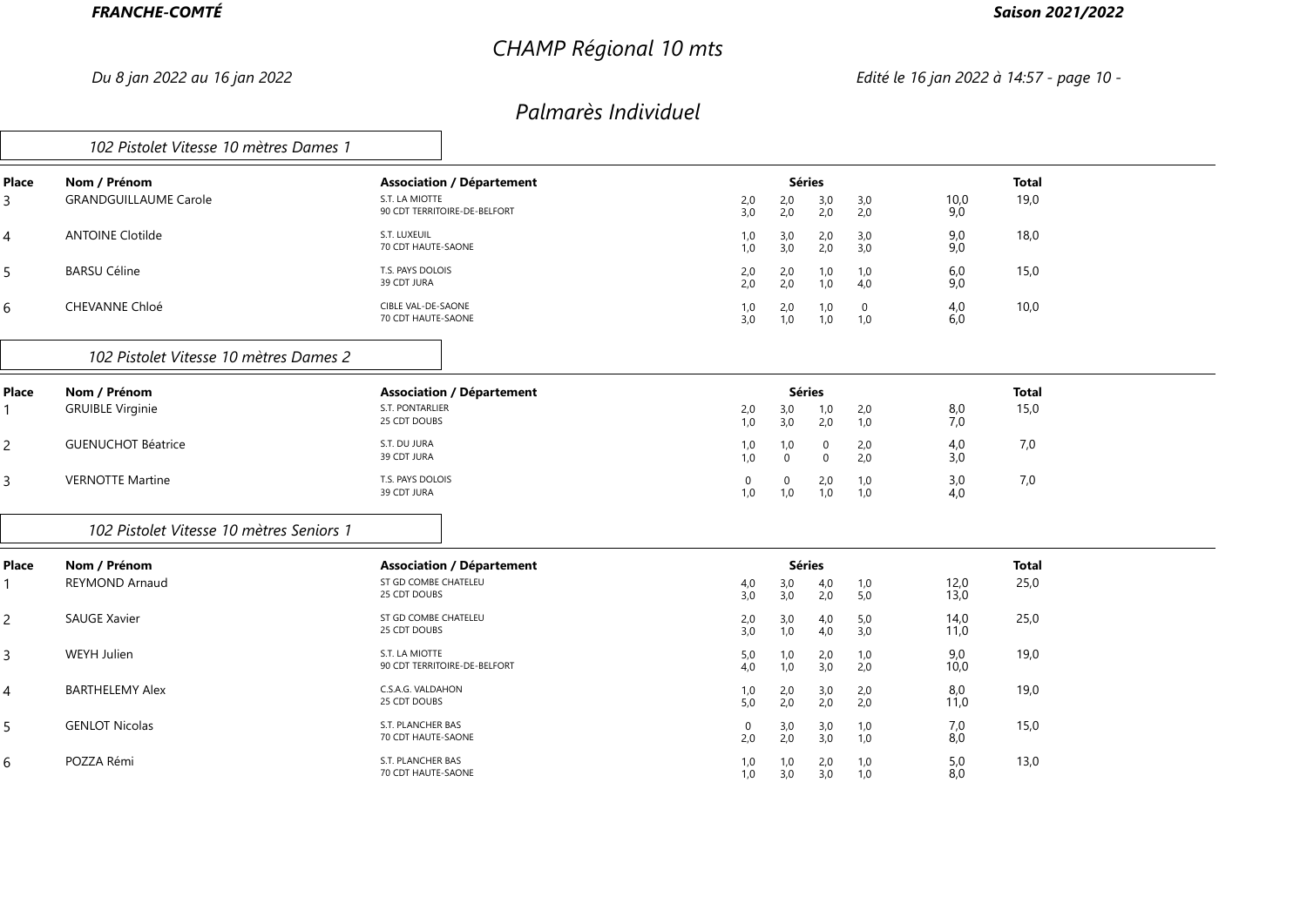# *CHAMP Régional 10 mts*

### *Saison 2021/2022*

*Du 8 jan 2022 au 16 jan 2022 Edité le 16 jan 2022 à 14:57 - page 11 -*

|                | 102 Pistolet Vitesse 10 mètres Seniors 1 |                                                                              |                 |                     |                             |                            |                     |                      |  |
|----------------|------------------------------------------|------------------------------------------------------------------------------|-----------------|---------------------|-----------------------------|----------------------------|---------------------|----------------------|--|
| Place          | Nom / Prénom<br>PODECHARD Cédric         | <b>Association / Département</b><br>A.T.S.C.<br>39 CDT JURA                  | 0<br>$\Omega$   | 4,0<br>3,0          | <b>Séries</b><br>2,0<br>3,0 | 1,0<br>$\mathbf 0$         | $7,0$<br>6,0        | <b>Total</b><br>13,0 |  |
|                | 102 Pistolet Vitesse 10 mètres Seniors 2 |                                                                              |                 |                     |                             |                            |                     |                      |  |
| Place          | Nom / Prénom<br><b>PATAT Marcel</b>      | <b>Association / Département</b><br>S.T. BESANCON<br>25 CDT DOUBS            | 2,0<br>1,0      | 3,0<br>3,0          | <b>Séries</b><br>2,0<br>1,0 | 4,0<br>4,0                 | 11,0<br>9,0         | <b>Total</b><br>20,0 |  |
| <b>TUR</b>     | <b>KARSILAYAN Mesut</b>                  | S.T. BESANCON<br>25 CDT DOUBS                                                | 4,0<br>3.0      | 1,0<br>2,0          | 2,0<br>4,0                  | 1,0<br>3,0                 | 8,0<br>12,0         | 20,0                 |  |
| $\mathsf{2}\,$ | <b>MAILLE Frédéric</b>                   | S.T. D'AUDINCOURT<br>25 CDT DOUBS                                            | 1,0<br>1,0      | 2,0<br>2,0          | 2,0<br>3,0                  | 0<br>1,0                   | 5,0<br>7,0          | 12,0                 |  |
| $\overline{3}$ | <b>CHEVASSU Lionel</b>                   | S.T. PONTARLIER<br>25 CDT DOUBS                                              | 2,0<br>1,0      | $\mathbf 0$<br>2,0  | 2,0<br>3,0                  | $\mathbf 0$<br>1,0         | 4,0<br>7,0          | 11,0                 |  |
| 4              | <b>BLANCHARD Guillaume</b>               | A.T.S.C.<br>39 CDT JURA                                                      | 1,0<br>$\Omega$ | 2,0<br>2,0          | 3,0<br>1,0                  | 1,0<br>1,0                 | 7,0<br>4,0          | 11,0                 |  |
| 5              | <b>RICHARD Samuel</b>                    | T.S. PAYS DOLOIS<br>39 CDT JURA                                              | $^{2,0}_{1,0}$  | 1,0<br>1,0          | 1,0<br>1,0                  | 1,0<br>2,0                 | $\frac{5,0}{5,0}$   | 10,0                 |  |
| $\sqrt{6}$     | <b>GEHANT Pascal</b>                     | S.T. LA MIOTTE<br>90 CDT TERRITOIRE-DE-BELFORT                               | 1,0<br>1,0      | 1,0<br>2,0          | 3,0<br>$\mathbf 0$          | $\mathbf 0$<br>1,0         | 5,0<br>4,0          | 9,0                  |  |
| $\overline{7}$ | DALVAL Jean-Michel                       | S.T. PLANCHER BAS<br>70 CDT HAUTE-SAONE                                      | 1,0<br>2,0      | 0<br>1,0            | 0<br>1,0                    | 0<br>$\Omega$              | 1,0<br>4,0          | 5,0                  |  |
| 8              | <b>OUDOT Philippe</b>                    | ST GD COMBE CHATELEU<br>25 CDT DOUBS                                         | 1,0<br>$\Omega$ | 1,0<br>$\mathbf{0}$ | 1,0<br>$\mathbf 0$          | $\mathbf 0$<br>$\mathbf 0$ | 3,0<br>$\mathbf{0}$ | 3,0                  |  |
|                | 102 Pistolet Vitesse 10 mètres Seniors 3 |                                                                              |                 |                     |                             |                            |                     |                      |  |
| Place          | Nom / Prénom<br><b>LUCOT Bernard</b>     | <b>Association / Département</b><br>CIBLE VAL-DE-SAONE<br>70 CDT HAUTE-SAONE | 1,0<br>2,0      | 2,0<br>2,0          | <b>Séries</b><br>1,0<br>1,0 | 2,0<br>3,0                 | 6,0<br>8,0          | <b>Total</b><br>14,0 |  |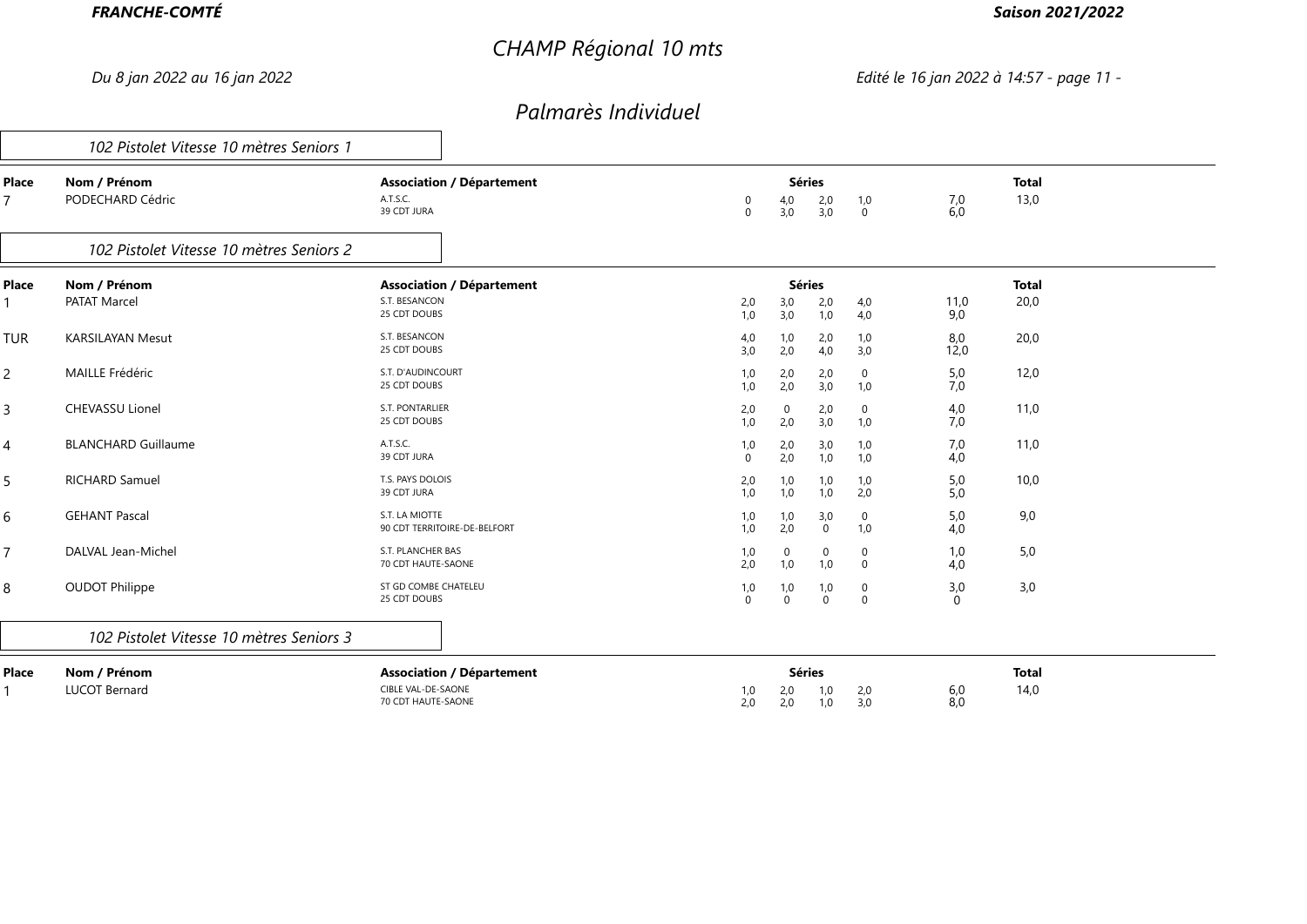# *CHAMP Régional 10 mts*

### *Saison 2021/2022*

*Du 8 jan 2022 au 16 jan 2022 Edité le 16 jan 2022 à 14:57 - page 12 -*

|            | 102 Pistolet Vitesse 10 mètres Seniors 3        |                                                                                     |                                                                                 |                                         |  |
|------------|-------------------------------------------------|-------------------------------------------------------------------------------------|---------------------------------------------------------------------------------|-----------------------------------------|--|
| Place<br>2 | Nom / Prénom<br><b>MAITRET Gilbert</b>          | <b>Association / Département</b><br>S.T. PONTARLIER<br>25 CDT DOUBS                 | <b>Séries</b><br>0<br>1,0<br>0<br>0<br>$\overline{0}$<br>1,0<br>3,0<br>$\Omega$ | <b>Total</b><br>5,0<br>1,0<br>4,0       |  |
|            | 103 Pistolet Standard 10 mètres Juniors filles  |                                                                                     |                                                                                 |                                         |  |
| Place      | Nom / Prénom<br>PETITHUGUENIN Clara             | <b>Association / Département</b><br><b>CLUB TIR MAIZIERES</b><br>70 CDT HAUTE-SAONE | <b>Séries</b><br>40,0<br>38,0<br>37,0<br>44,0<br>36,0<br>43,0<br>42,0<br>44,0   | <b>Total</b><br>324,0<br>159,0<br>165,0 |  |
|            | 103 Pistolet Standard 10 mètres Juniors garçons |                                                                                     |                                                                                 |                                         |  |
| Place      | Nom / Prénom<br><b>BLANC Olivier</b>            | <b>Association / Département</b><br><b>CLUB TIR MAIZIERES</b><br>70 CDT HAUTE-SAONE | <b>Séries</b><br>42,0<br>44,0<br>43,0<br>43,0<br>46,0<br>46,0<br>43,0<br>40,0   | <b>Total</b><br>347,0<br>172,0<br>175,0 |  |
|            | 103 Pistolet Standard 10 mètres Dames 1         |                                                                                     |                                                                                 |                                         |  |
| Place      | Nom / Prénom<br>PETITHUGUENIN Audrey            | <b>Association / Département</b><br><b>CLUB TIR MAIZIERES</b><br>70 CDT HAUTE-SAONE | <b>Séries</b><br>45,0<br>48,0<br>45,0<br>47,0<br>44,0<br>47,0<br>44,0<br>44,0   | <b>Total</b><br>364,0<br>185,0<br>179,0 |  |
| 2          | <b>BLANC Aline</b>                              | <b>CLUB TIR MAIZIERES</b><br>70 CDT HAUTE-SAONE                                     | 43,0<br>44,0<br>48,0<br>47,0<br>46,0<br>46,0<br>44,0<br>43,0                    | 182,0<br>361,0<br>179,0                 |  |
| 3          | <b>ANTOINE Clotilde</b>                         | S.T. LUXEUIL<br>70 CDT HAUTE-SAONE                                                  | 43,0<br>43,0<br>45,0<br>44,0<br>43,0<br>45,0<br>44,0<br>42,0                    | 175,0<br>349,0<br>174,0                 |  |
| 4          | <b>GRANDGUILLAUME Carole</b>                    | S.T. LA MIOTTE<br>90 CDT TERRITOIRE-DE-BELFORT                                      | 45,0<br>41,0<br>43,0<br>44,0<br>43,0<br>45,0<br>42,0<br>44,0                    | 347,0<br>173,0<br>174,0                 |  |
| 5          | <b>BARSU Céline</b>                             | T.S. PAYS DOLOIS<br>39 CDT JURA                                                     | 39,0<br>42,0<br>42,0<br>44,0<br>36,0<br>43,0<br>34,0<br>42,0                    | 322,0<br>167,0<br>155,0                 |  |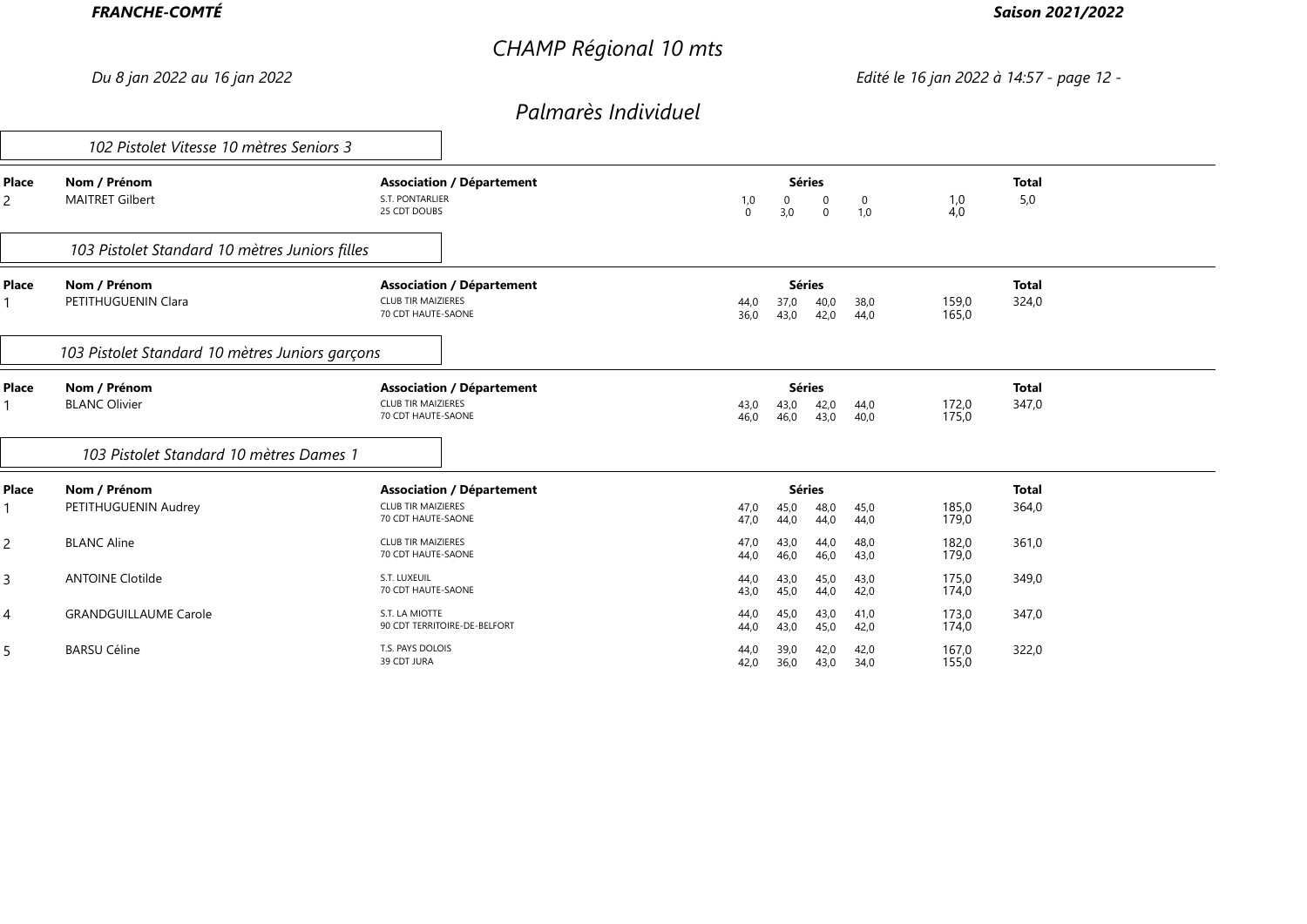# *CHAMP Régional 10 mts*

### *Saison 2021/2022*

*Du 8 jan 2022 au 16 jan 2022 Edité le 16 jan 2022 à 14:57 - page 13 -*

|                | 103 Pistolet Standard 10 mètres Dames 1   |                                                                              |              |                                               |              |                |                       |  |
|----------------|-------------------------------------------|------------------------------------------------------------------------------|--------------|-----------------------------------------------|--------------|----------------|-----------------------|--|
| Place<br>6     | Nom / Prénom<br>CHEVANNE Chloé            | <b>Association / Département</b><br>CIBLE VAL-DE-SAONE<br>70 CDT HAUTE-SAONE | 44,0<br>38.0 | <b>Séries</b><br>41,0<br>34,0<br>38,0<br>40,0 | 36,0<br>42,0 | 155,0<br>158,0 | <b>Total</b><br>313,0 |  |
|                | 103 Pistolet Standard 10 mètres Dames 2   |                                                                              |              |                                               |              |                |                       |  |
| <b>Place</b>   | Nom / Prénom<br>PERTOLDI Patricia         | <b>Association / Département</b><br>S.T. DU JURA<br>39 CDT JURA              | 36,0<br>40,0 | <b>Séries</b><br>27,0<br>37,0<br>36,0<br>37,0 | 43,0<br>39,0 | 143,0<br>152,0 | <b>Total</b><br>295,0 |  |
| $\overline{c}$ | <b>GRUIBLE Virginie</b>                   | S.T. PONTARLIER<br>25 CDT DOUBS                                              | 34,0<br>42,0 | 41,0<br>31,0<br>32,0<br>39,0                  | 35,0<br>38,0 | 141,0<br>151,0 | 292,0                 |  |
| 3              | PERRAUD Magali                            | S.T. DU JURA<br>39 CDT JURA                                                  | 34,0<br>40,0 | 29,0<br>30,0<br>25,0<br>41,0                  | 40,0<br>41,0 | 133,0<br>147,0 | 280,0                 |  |
| 4              | <b>GUENUCHOT Béatrice</b>                 | S.T. DU JURA<br>39 CDT JURA                                                  | 31,0<br>35,0 | 45,0<br>31,0<br>31,0<br>41,0                  | 26,0<br>35,0 | 133,0<br>142,0 | 275,0                 |  |
| 5              | <b>PONTET Bernadette</b>                  | S.T. DU JURA<br>39 CDT JURA                                                  | 35,0<br>33,0 | 30,0<br>35,0<br>31,0<br>29,0                  | 35,0<br>29,0 | 135,0<br>122,0 | 257,0                 |  |
| 6              | <b>VERNOTTE Martine</b>                   | T.S. PAYS DOLOIS<br>39 CDT JURA                                              | 32,0<br>22,0 | 19,0<br>18,0<br>33,0<br>31,0                  | 10,0<br>20,0 | 79,0<br>106,0  | 185,0                 |  |
|                | 103 Pistolet Standard 10 mètres Seniors 1 |                                                                              |              |                                               |              |                |                       |  |
| Place          | Nom / Prénom                              | <b>Association / Département</b>                                             |              | <b>Séries</b>                                 |              |                | <b>Total</b>          |  |
|                | <b>SAUGE Xavier</b>                       | ST GD COMBE CHATELEU<br>25 CDT DOUBS                                         | 40,0<br>48,0 | 47,0<br>48,0<br>47,0<br>45,0                  | 45,0<br>47,0 | 180,0<br>187,0 | 367,0                 |  |
| $\overline{c}$ | <b>REYMOND Arnaud</b>                     | ST GD COMBE CHATELEU<br>25 CDT DOUBS                                         | 42,0<br>48,0 | 43,0<br>48,0<br>45,0<br>43,0                  | 47,0<br>45,0 | 180,0<br>181,0 | 361,0                 |  |
| 3              | <b>BARTHELEMY Alex</b>                    | C.S.A.G. VALDAHON<br>25 CDT DOUBS                                            | 45,0<br>44,0 | 41,0<br>42,0<br>48,0<br>41,0                  | 46,0<br>47,0 | 174,0<br>180,0 | 354,0                 |  |
| 4              | WEYH Julien                               | S.T. LA MIOTTE<br>90 CDT TERRITOIRE-DE-BELFORT                               | 42,0<br>47,0 | 47,0<br>43,0<br>45,0<br>46,0                  | 40,0<br>38,0 | 172,0<br>176,0 | 348,0                 |  |
| 5              | POZZA Rémi                                | S.T. PLANCHER BAS<br>70 CDT HAUTE-SAONE                                      | 43,0<br>42,0 | 42,0<br>41,0<br>41,0<br>45,0                  | 43,0<br>47,0 | 169,0<br>175,0 | 344,0                 |  |
| 6              | PODECHARD Cédric                          | A.T.S.C.<br>39 CDT JURA                                                      | 39,0<br>40.0 | 38,0<br>39,0<br>40.0<br>45.0                  | 42,0<br>43.0 | 158,0<br>168.0 | 326,0                 |  |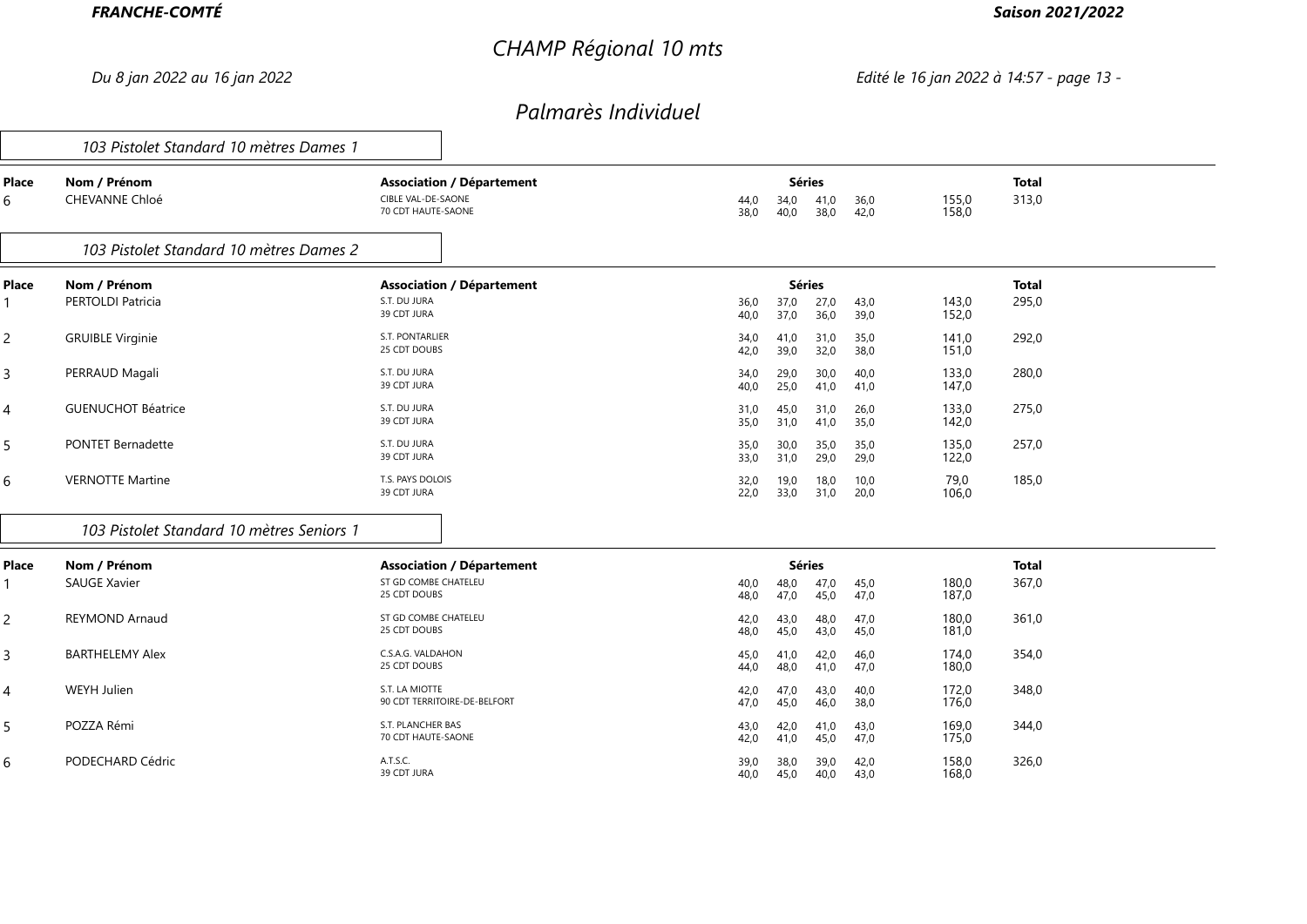# *CHAMP Régional 10 mts*

### *Saison 2021/2022*

*Du 8 jan 2022 au 16 jan 2022 Edité le 16 jan 2022 à 14:57 - page 14 -*

|                         | 103 Pistolet Standard 10 mètres Seniors 1 |                                                                             |              |                               |              |              |                |                       |  |
|-------------------------|-------------------------------------------|-----------------------------------------------------------------------------|--------------|-------------------------------|--------------|--------------|----------------|-----------------------|--|
| Place<br>$\overline{7}$ | Nom / Prénom<br><b>GENLOT Nicolas</b>     | <b>Association / Département</b><br>S.T. PLANCHER BAS<br>70 CDT HAUTE-SAONE | 44,0<br>39,0 | <b>Séries</b><br>43,0<br>42,0 | 35,0<br>41,0 | 38,0<br>41,0 | 160,0<br>163,0 | <b>Total</b><br>323,0 |  |
|                         | 103 Pistolet Standard 10 mètres Seniors 2 |                                                                             |              |                               |              |              |                |                       |  |
| Place                   | Nom / Prénom                              | <b>Association / Département</b>                                            |              | <b>Séries</b>                 |              |              |                | <b>Total</b>          |  |
|                         | <b>PATAT Marcel</b>                       | S.T. BESANCON<br>25 CDT DOUBS                                               | 39,0<br>42,0 | 46,0<br>39,0                  | 45,0<br>45,0 | 41,0<br>42,0 | 171,0<br>168,0 | 339,0                 |  |
| $\overline{2}$          | DALVAL Jean-Michel                        | S.T. PLANCHER BAS<br>70 CDT HAUTE-SAONE                                     | 40,0<br>46,0 | 33,0<br>43,0                  | 42,0<br>43,0 | 44,0<br>46,0 | 159,0<br>178,0 | 337,0                 |  |
| $\mathsf{3}$            | <b>MAILLE Frédéric</b>                    | S.T. D'AUDINCOURT<br>25 CDT DOUBS                                           | 44,0<br>50,0 | 44,0<br>36,0                  | 36,0<br>46,0 | 41,0<br>38,0 | 165,0<br>170,0 | 335,0                 |  |
| <b>TUR</b>              | <b>KARSILAYAN Mesut</b>                   | S.T. BESANCON<br>25 CDT DOUBS                                               | 42,0<br>36,0 | 40,0<br>42,0                  | 38,0<br>39,0 | 41,0<br>41,0 | 161,0<br>158,0 | 319,0                 |  |
| 4                       | <b>CHEVASSU Lionel</b>                    | S.T. PONTARLIER<br>25 CDT DOUBS                                             | 41,0<br>42,0 | 40,0<br>40,0                  | 31,0<br>39,0 | 41,0<br>43,0 | 153,0<br>164,0 | 317,0                 |  |
| 5                       | <b>BLANCHARD Guillaume</b>                | A.T.S.C.<br>39 CDT JURA                                                     | 37,0<br>42,0 | 39,0<br>46,0                  | 37,0<br>39,0 | 32,0<br>43,0 | 145,0<br>170,0 | 315,0                 |  |
| 6                       | <b>RICHARD Samuel</b>                     | T.S. PAYS DOLOIS<br>39 CDT JURA                                             | 40,0<br>35,0 | 35,0<br>40,0                  | 36,0<br>40,0 | 45,0<br>42,0 | 156,0<br>157,0 | 313,0                 |  |
| $\overline{7}$          | <b>OUDOT Philippe</b>                     | ST GD COMBE CHATELEU<br>25 CDT DOUBS                                        | 33,0<br>36,0 | 45,0<br>35,0                  | 36,0<br>40,0 | 37,0<br>39,0 | 151,0<br>150,0 | 301,0                 |  |
| 8                       | <b>GEHANT Pascal</b>                      | S.T. LA MIOTTE<br>90 CDT TERRITOIRE-DE-BELFORT                              | 40,0<br>35,0 | 37,0<br>30,0                  | 39,0<br>38,0 | 29,0<br>36,0 | 145,0<br>139,0 | 284,0                 |  |
|                         | 103 Pistolet Standard 10 mètres Seniors 3 |                                                                             |              |                               |              |              |                |                       |  |
| Place                   | Nom / Prénom                              | <b>Association / Département</b>                                            |              | <b>Séries</b>                 |              |              |                | <b>Total</b>          |  |
|                         | <b>LUCOT Bernard</b>                      | CIBLE VAL-DE-SAONE<br>70 CDT HAUTE-SAONE                                    | 40,0<br>40,0 | 33,0<br>40,0                  | 40,0<br>37,0 | 38,0<br>38,0 | 151,0<br>155,0 | 306,0                 |  |
| $\overline{2}$          | <b>HOWALD Denis</b>                       | T.S. DU HAUT-JURA<br>39 CDT JURA                                            | 34,0<br>41,0 | 37,0<br>40,0                  | 46,0<br>36,0 | 36,0<br>30,0 | 153,0<br>147,0 | 300,0                 |  |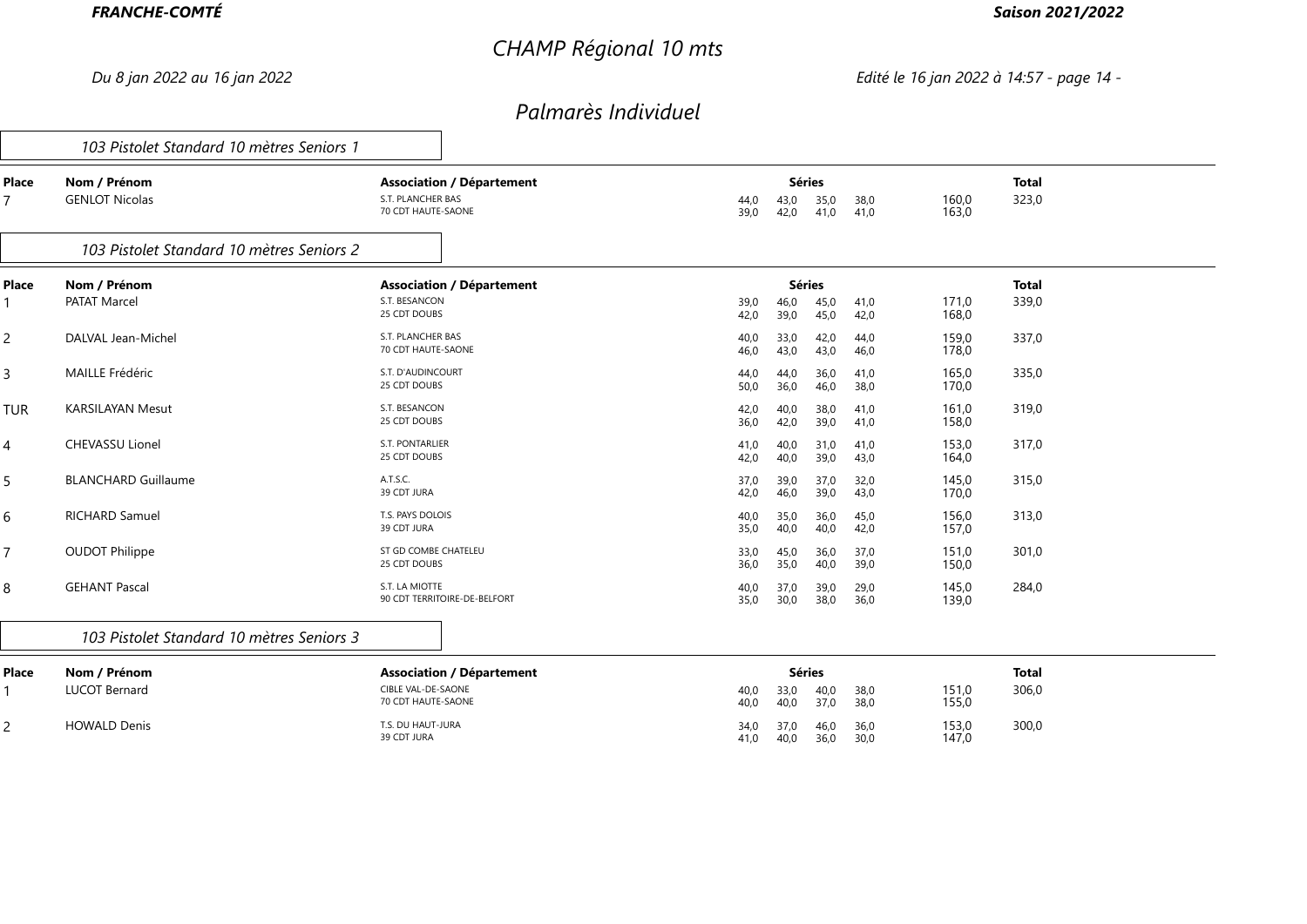# *CHAMP Régional 10 mts*

### *Saison 2021/2022*

*Du 8 jan 2022 au 16 jan 2022 Edité le 16 jan 2022 à 14:57 - page 15 -*

|                |    | 103 Pistolet Standard 10 mètres Seniors 3 |                                         |                                  |       |              |                               |              |              |       |               |                       |
|----------------|----|-------------------------------------------|-----------------------------------------|----------------------------------|-------|--------------|-------------------------------|--------------|--------------|-------|---------------|-----------------------|
| Place<br>3     |    | Nom / Prénom<br><b>MAITRET Gilbert</b>    | S.T. PONTARLIER<br>25 CDT DOUBS         | <b>Association / Département</b> |       | 26,0<br>26,0 | <b>Séries</b><br>14,0<br>35,0 | 11,0<br>29,0 | 27,0<br>16,0 |       | 78,0<br>106,0 | <b>Total</b><br>184,0 |
|                |    | 104 Carabine 10 mètres Cadets filles      |                                         |                                  |       |              |                               |              |              |       |               |                       |
| <b>Place</b>   |    | Nom / Prénom                              |                                         | <b>Association / Département</b> |       |              | <b>Séries</b>                 |              |              |       |               | <b>Total</b>          |
| 1              |    | <b>JUAN Aurore</b>                        | T.S. DU HAUT-JURA<br>39 CDT JURA        |                                  | 101,0 | 98,6         | 100,6                         | 98,3         | 96,8         | 100,3 |               | 595,6                 |
| $\overline{2}$ | F. | <b>CARREY Coralie</b>                     | USPV PONT DE ROIDE<br>25 CDT DOLIBS     |                                  | 100,9 | 98,8         | 98,5                          | 101,5        | 96,8         | 88,5  |               | 585,0                 |
| $\overline{3}$ |    | <b>LACOUR Manon</b>                       | T.S. PAYS DOLOIS<br>39 CDT ILIRA        |                                  | 96,4  | 96,6         | 96,9                          | 96,3         | 100,2        | 95,2  |               | 581,6                 |
| $\overline{4}$ | F. | <b>BOLE Océane</b>                        | S.T. PONTARLIER<br>25 CDT DOUBS         |                                  | 93,8  | 90,4         | 87,8                          | 89,5         | 94,6         | 94,0  |               | 550,1                 |
| 5              | F. | <b>FANTINI Nina</b>                       | USPV PONT DE ROIDE<br>25 CDT DOLIBS     |                                  | 92,6  | 90,0         | 88,0                          | 95,0         | 95,4         | 87,0  |               | 548,0                 |
| 6              |    | <b>FELLMANN Alice</b>                     | S.T. PONTARLIER<br>25 CDT DOLIBS        |                                  | 96,9  | 86,3         | 91,4                          | 87,1         | 93,3         | 89,4  |               | 544,4                 |
| $\overline{7}$ | F. | <b>FRANCOIS Elia</b>                      | A.T. PLATEAU MAICHE<br>25 CDT DOUBS     |                                  | 91,5  | 89,9         | 83,1                          | 94,1         | 84,5         | 92,8  |               | 535,9                 |
| 8              | F. | <b>GRANGE Juliette</b>                    | T.S. PAYS DOLOIS<br><b>39 CDT ILIRA</b> |                                  | 82,1  | 76,3         | 77,7                          | 79,5         | 84,8         | 79,4  |               | 479,8                 |
|                |    | 104 Carabine 10 mètres Cadets garçons     |                                         |                                  |       |              |                               |              |              |       |               |                       |
| <b>Place</b>   |    | Nom / Prénom                              |                                         | <b>Association / Département</b> |       |              | <b>Séries</b>                 |              |              |       |               | <b>Total</b>          |
| $\mathbf{1}$   |    | <b>CORNEILLE Kévin</b>                    | USPV PONT DE ROIDE<br>$25$ CDT DOLIBS   |                                  | 98,8  | 99,3         | 100,9                         | 96,9         | 101,4        | 95,2  |               | 592,5                 |
| $\overline{2}$ | F. | <b>CUNY Maxime</b>                        | <b>ASMB TIR</b>                         | 90 CDT TERRITOIRE-DE-REI FORT    | 97,3  | 101,6        | 95,6                          | 95,3         | 93,5         | 99,0  |               | 582,3                 |
| $\overline{3}$ |    | <b>REGAD Xavier</b>                       | T.S. DU HAUT-JURA<br>39 CDT JURA        |                                  | 94,9  | 96,9         | 97,0                          | 96,6         | 94,1         | 94,3  |               | 573,8                 |
| $\overline{4}$ |    | <b>CARREY Justin</b>                      | S.T. D'AUDINCOURT<br>25 CDT DOLIBS      |                                  | 94,1  | 93,1         | 95,8                          | 95,5         | 99,0         | 93,3  |               | 570,8                 |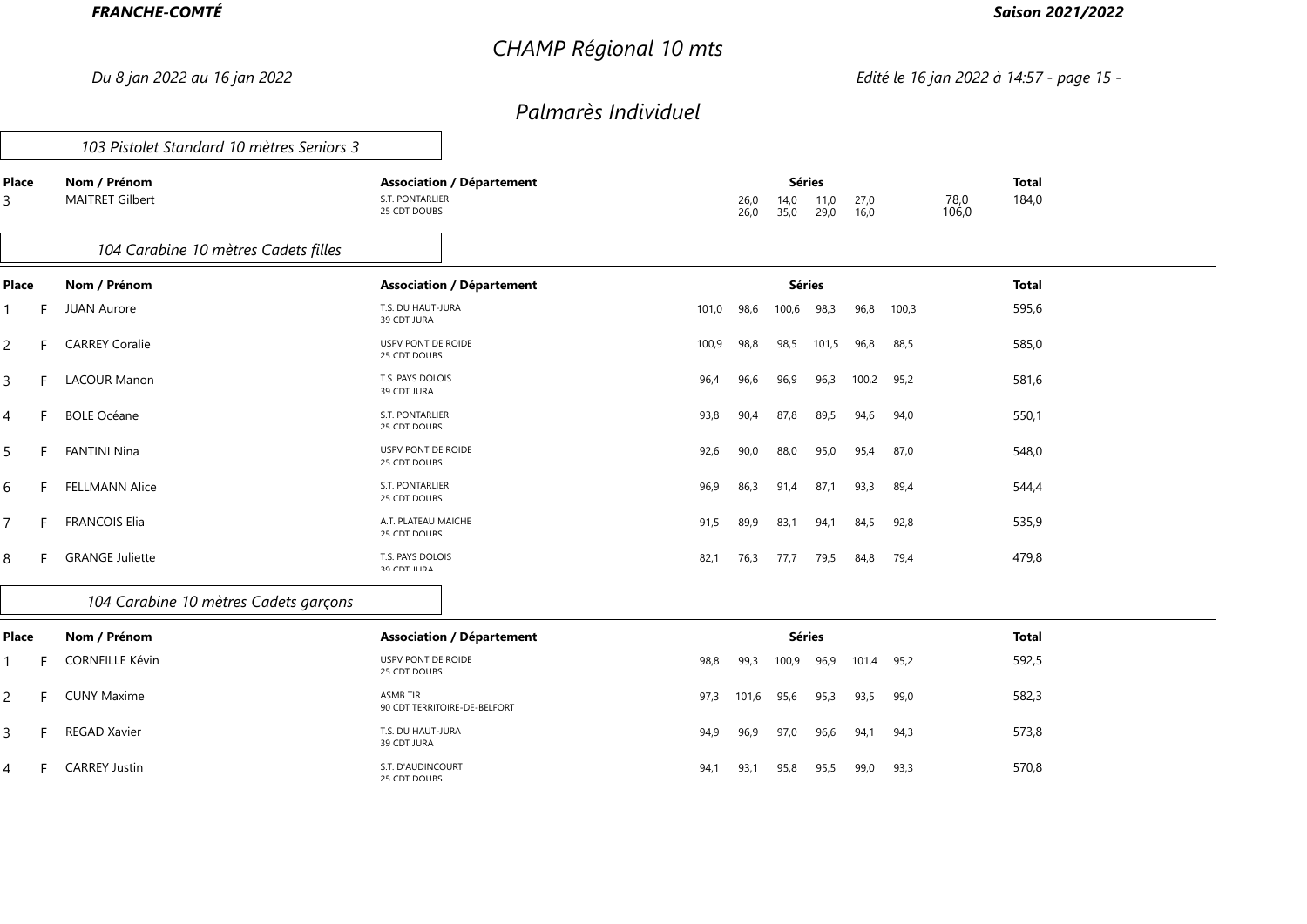# *CHAMP Régional 10 mts*

### *Saison 2021/2022*

*Du 8 jan 2022 au 16 jan 2022 Edité le 16 jan 2022 à 14:57 - page 16 -*

|       |   | 104 Carabine 10 mètres Cadets garçons  |                                                  |                                  |       |       |       |               |       |       |              |  |
|-------|---|----------------------------------------|--------------------------------------------------|----------------------------------|-------|-------|-------|---------------|-------|-------|--------------|--|
| Place |   | Nom / Prénom                           |                                                  | <b>Association / Département</b> |       |       |       | <b>Séries</b> |       |       | <b>Total</b> |  |
| 5     |   | <b>MARTELIN Aaron</b>                  | T.S. DU HAUT-JURA<br>39 CDT JURA                 |                                  | 86,9  | 92,3  | 88,2  | 82,6          | 96,8  | 94,3  | 541,1        |  |
| 6     |   | DE ROSSI Adrien                        | T.S. DU HAUT-JURA<br>39 CDT ILIRA                |                                  | 89,3  | 84,3  | 83,9  | 88,9          | 82,8  | 83,8  | 513,0        |  |
| 7     | F | SZABO Julien                           | <b>CLUB TIR MAIZIERES</b><br>70 CDT HALITE-SAONE |                                  | 79,4  | 87,5  | 85,6  | 85,4          | 86,9  | 87,3  | 512,1        |  |
| 8     |   | DI LENA Mathis                         | T.S. DU HAUT-JURA<br>39 CDT JURA                 |                                  | 80,0  | 81,0  | 76,3  | 82,3          | 72,5  | 85,8  | 477,9        |  |
|       |   | 104 Carabine 10 mètres Juniors filles  |                                                  |                                  |       |       |       |               |       |       |              |  |
| Place |   | Nom / Prénom                           |                                                  | <b>Association / Département</b> |       |       |       | <b>Séries</b> |       |       | <b>Total</b> |  |
|       |   | <b>AVELINE Amélie</b>                  | S.T. PONTARLIER<br>25 CDT DOUBS                  |                                  | 102,4 | 100,6 | 95,3  | 100,9         | 101,9 | 104,7 | 605,8        |  |
| 2     |   | PIERQUIN-MIC Laurine                   | S.T. LA MIOTTE                                   | 90 CDT TERRITOIRE-DE-REI FORT    | 101,2 | 96,2  | 94,9  | 97,7          | 99,9  | 99,2  | 589,1        |  |
| 3     |   | CODEZ Laura                            | <b>CIBLE VAL-DE-SAONE</b><br>70 CDT HALITE-SAONE |                                  | 96,8  | 99,3  | 97,8  | 97,9          | 96,9  | 97,8  | 586,5        |  |
| 4     |   | PETREMANT Chloé                        | S.T. D'AUDINCOURT<br>25 CDT DOUBS                |                                  | 97,4  | 97,8  | 96,6  | 97,3          | 98,4  | 96,1  | 583,6        |  |
| 5     |   | <b>FANTINI Anna</b>                    | USPV PONT DE ROIDE<br>25 CDT DOLIBS              |                                  | 99,2  | 95,2  | 94,8  | 92,2          | 92,3  | 98,8  | 572,5        |  |
| 6     |   | <b>BAILLY-SALINS Amy</b>               | T.S. DU HAUT-JURA<br>39 CDT ILIRA                |                                  | 87,2  | 86,0  | 90,3  | 90,9          | 95,4  | 82,6  | 532,4        |  |
| 7     |   | <b>DORIER Eloïse</b>                   | S.T. DU JURA<br>39 CDT JURA                      |                                  | 76,4  | 73,9  | 88,5  | 82,4          | 77,9  | 66,8  | 465,9        |  |
|       |   | 104 Carabine 10 mètres Juniors garçons |                                                  |                                  |       |       |       |               |       |       |              |  |
| Place |   | Nom / Prénom                           |                                                  | <b>Association / Département</b> |       |       |       | <b>Séries</b> |       |       | <b>Total</b> |  |
|       |   | <b>AVELINE Thibault</b>                | S.T. PONTARLIER<br>25 CDT DOUBS                  |                                  | 102,3 | 101,2 | 101,5 | 99,5          | 99,6  | 101,7 | 605,8        |  |
| 2     |   | <b>FAIVRE Cédric</b>                   | C.S.A.G. VALDAHON<br>25 CDT DOLIRS               |                                  | 97,4  | 95,8  | 98,9  | 102,3         | 98,0  | 97,6  | 590,0        |  |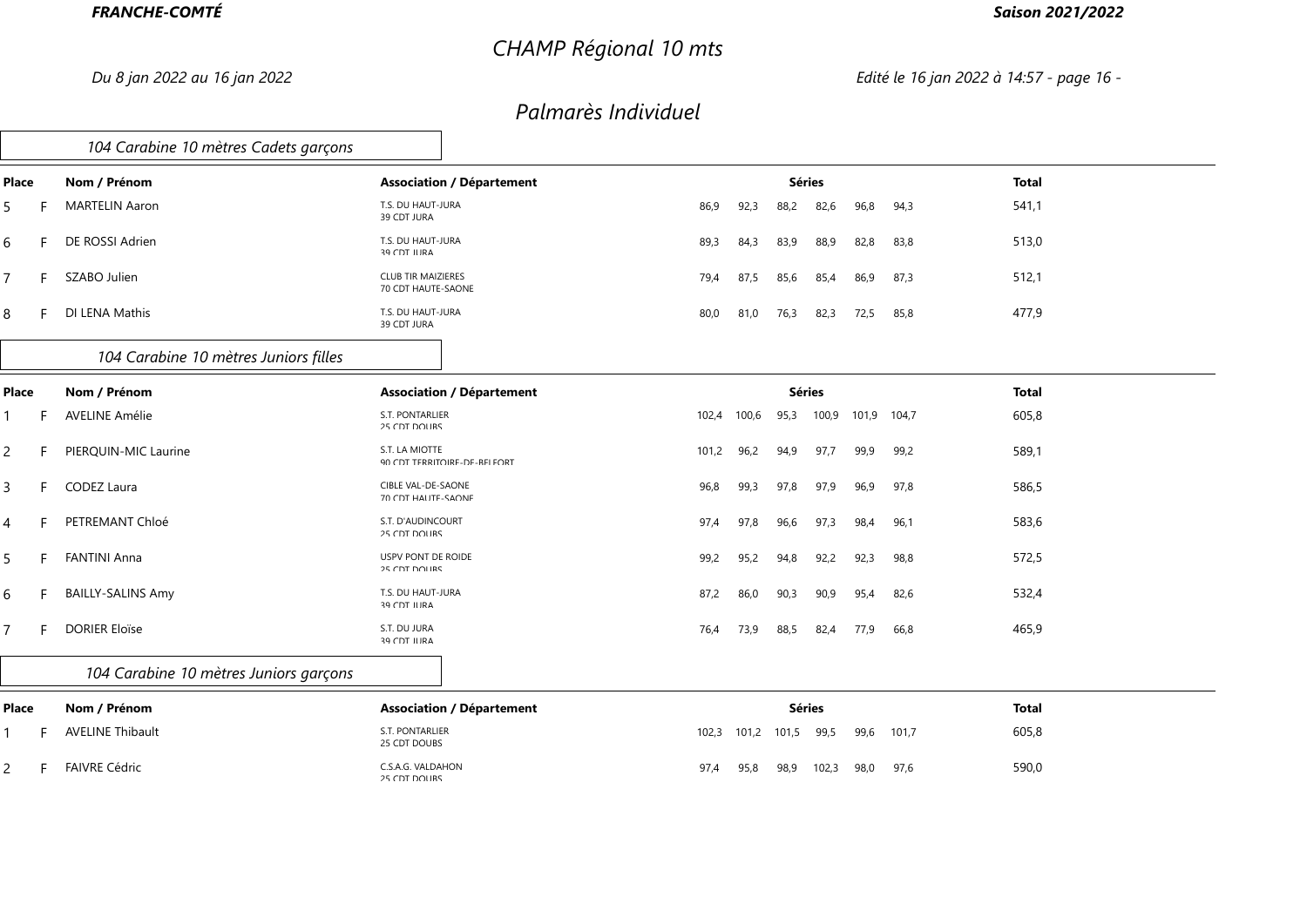# *CHAMP Régional 10 mts*

### *Saison 2021/2022*

*Du 8 jan 2022 au 16 jan 2022 Edité le 16 jan 2022 à 14:57 - page 17 -*

|                |    | 104 Carabine 10 mètres Juniors garçons |                                                  |                                  |          |       |               |              |             |                |              |
|----------------|----|----------------------------------------|--------------------------------------------------|----------------------------------|----------|-------|---------------|--------------|-------------|----------------|--------------|
| Place          |    | Nom / Prénom                           |                                                  | <b>Association / Département</b> |          |       | <b>Séries</b> |              |             |                | <b>Total</b> |
| 3              | F. | <b>GUICHARD Yann</b>                   | S.T. D'AUDINCOURT<br>25 CDT DOUBS                |                                  | 98,8     | 96,7  | 94,2          | 99,5         | 97,1        | 92,1           | 578,4        |
| 4              | F. | <b>TIQUET Victor</b>                   | <b>CLUB TIR MAIZIERES</b><br>70 CDT HALITE-SAONE |                                  | 97,0     | 99,1  | 95,7          | 94,8         | 100,3       | 90,4           | 577,3        |
| 5              | F. | <b>DOUGE Gabriel</b>                   | S.T. BESANCON<br>25 CDT DOUBS                    |                                  | 92,7     | 98,4  | 94,2          | 99,6         | 94,4        | 96,6           | 575,9        |
|                |    | 104 Carabine 10 mètres Dames 1         |                                                  |                                  |          |       |               |              |             |                |              |
| Place          |    | Nom / Prénom                           |                                                  | <b>Association / Département</b> |          |       | <b>Séries</b> |              |             |                | <b>Total</b> |
| $\mathbf{1}$   | F  | <b>BAILLY-SALINS Mélody</b>            | T.S. DU HAUT-JURA<br>39 CDT ILIRA                |                                  | 99,4     | 100,7 | 103,1         | 101,7 100,3  |             | 99,5           | 604,7        |
| $\overline{c}$ |    | VARDANEGA Jade                         | S.T. PONTARLIER<br>25 CDT DOUBS                  |                                  | 100,0    | 100,6 | 99,9          | 96,6         | 100,0       | 99,5           | 596,6        |
| $\mathsf{3}$   | F. | PIETRI Marina                          | S.T. BESANCON<br>25 CDT DOLIBS                   |                                  | 97,8     | 98,8  | 97,5          | 98,5         | 99,9        | 98,0           | 590,5        |
| 4              | F. | <b>GALVEZ Marie</b>                    | S.T. PONTARLIER<br>25 CDT DOLIBS                 |                                  | 92,6     | 99,7  | 99,5          | 100,4        | 94,6        | 100,7          | 587,5        |
| 5              | F. | <b>GUICHARD Amélie</b>                 | S.T. D'AUDINCOURT<br>25 CDT DOUBS                |                                  | 97,3     | 95,8  | 97,1          | 94,9         | 99,3        | 97,6           | 582,0        |
| 6              | F. | <b>BARDEY Mylène</b>                   | S.T. BESANCON<br>25 CDT DOLIBS                   |                                  | 97,6     | 94,3  | 94,5          | 96,4         | 99,3        | 99,1           | 581,2        |
| $\overline{7}$ | F. | <b>REBOUILLAT Clarisse</b>             | T.S. DU HAUT-JURA<br>39 CDT ILIRA                |                                  | 95,0     | 99,7  | 96,5          | 96,7         | 95,6        | 97,4           | 580,9        |
| 8              | Е. | <b>CARREY Céline</b>                   | USPV PONT DE ROIDE<br>25 CDT DOUBS               |                                  | 90,1     | 91,9  | 88,4          | 94,3         | 90,7        | 95,7           | 551,1        |
| <b>HM</b>      |    | <b>GIGON Marie-Laure</b>               | A.T. PLATEAU MAICHE<br>25 CDT DOLIRS             |                                  | $\Omega$ | 0     | $\mathbf 0$   | $\mathbf{0}$ | $\mathbf 0$ | $\overline{0}$ | 0            |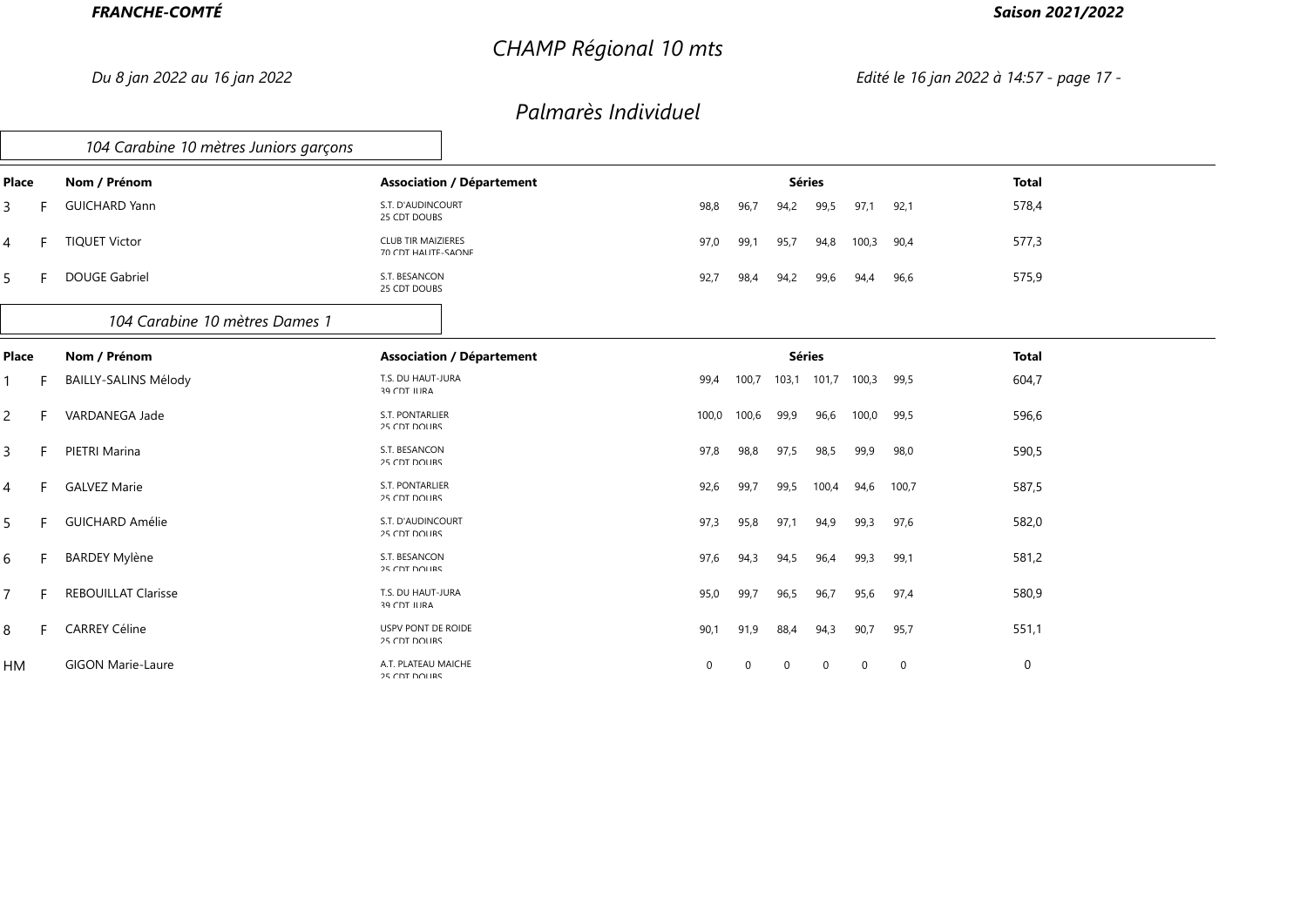# *CHAMP Régional 10 mts*

### *Saison 2021/2022*

*Du 8 jan 2022 au 16 jan 2022 Edité le 16 jan 2022 à 14:57 - page 18 -*

|                     | 104 Carabine 10 mètres Dames 2   |                                                 |                                                   |              |
|---------------------|----------------------------------|-------------------------------------------------|---------------------------------------------------|--------------|
| Place               | Nom / Prénom                     | <b>Association / Département</b>                | <b>Séries</b>                                     | <b>Total</b> |
| 1                   | SUIF Régine                      | S.T. D'AUDINCOURT<br>25 CDT DOUBS               | 98,2<br>97,8<br>93,8<br>98,2<br>95,8<br>100,5     | 584,3        |
| $\overline{2}$      | PETREMANT Isabelle               | S.T. D'AUDINCOURT<br>25 CDT DOLIBS              | 88,7<br>90,2<br>96,1<br>91,3<br>93,2<br>82,7      | 542,2        |
|                     | 104 Carabine 10 mètres Dames 3   |                                                 |                                                   |              |
| Place               | Nom / Prénom                     | <b>Association / Département</b>                | <b>Séries</b>                                     | <b>Total</b> |
| $\mathbf{1}$        | <b>VIDALE Christine</b>          | S.T. LA MIOTTE<br>90 CDT TERRITOIRE-DE-REI FORT | 87,4<br>85,1<br>89,4<br>84,4                      | 346,3        |
| $\overline{2}$      | RAMAUX Gabrielle                 | S.T. DU JURA<br>39 CDT ILIRA                    | 79,8<br>85,5<br>86,3<br>79,2                      | 330,8        |
|                     | 104 Carabine 10 mètres Seniors 1 |                                                 |                                                   |              |
| Place               | Nom / Prénom                     | <b>Association / Département</b>                | <b>Séries</b>                                     | <b>Total</b> |
| $\mathbf{1}$<br>F   | <b>BESSOT Pierre</b>             | S.T. PONTARLIER<br>25 CDT DOURS                 | 103,3 101,0<br>98,7<br>102,5<br>105,2 103,6       | 614,3        |
| $\overline{2}$      | <b>MILLET Maxime</b><br>F.       | S.T. D'AUDINCOURT<br>25 CDT DOUBS               | 98,5<br>103,1<br>100,7<br>100,2<br>102,9<br>102,6 | 608,0        |
| $\overline{3}$      | <b>MARTELLO Lilian</b><br>F.     | S.T. PONTARLIER<br>$25$ CDT DOLIRS              | 102,0<br>100,2<br>102,9<br>101,6 99,7<br>99,8     | 606,2        |
| $\overline{4}$<br>F | DE MURCIA Florian                | S.T. MONTBELIARD<br>25 CDT DOLIBS               | 100,8<br>100,9<br>101,6 100,1<br>100,1<br>101,4   | 604,9        |
| 5                   | <b>BESSOT Maxime</b><br>F.       | S.T. PONTARLIER<br>25 CDT DOUBS                 | 98,1<br>98,5<br>97,5<br>102,5 100,6<br>100,5      | 597,7        |
| 6                   | <b>COURVIL Alexis</b><br>F.      | T.S. PAYS DOLOIS<br><b>39 CDT ILIRA</b>         | 100,5<br>96,4<br>96,6<br>94,6<br>101,4 98,9       | 588,4        |
| $\overline{7}$      | <b>RAVEY Forrest</b><br>F.       | S.T. BESANCON<br>25 CDT DOURS                   | 100,0<br>96,4<br>94,4<br>100,3<br>99,7<br>94,8    | 585,6        |
| 8                   | <b>BONIN Baptiste</b><br>F.      | T.S. PAYS DOLOIS<br>39 CDT JURA                 | 97,9<br>97,3<br>101,8<br>98,7<br>94,2<br>95,1     | 585,0        |
| 9                   | <b>PERRIN Victor</b>             | T.S. DU HAUT-JURA<br><b>29 CDT ILIRA</b>        | 95,8<br>97,6<br>92,8<br>96,8<br>96,0<br>96,4      | 575,4        |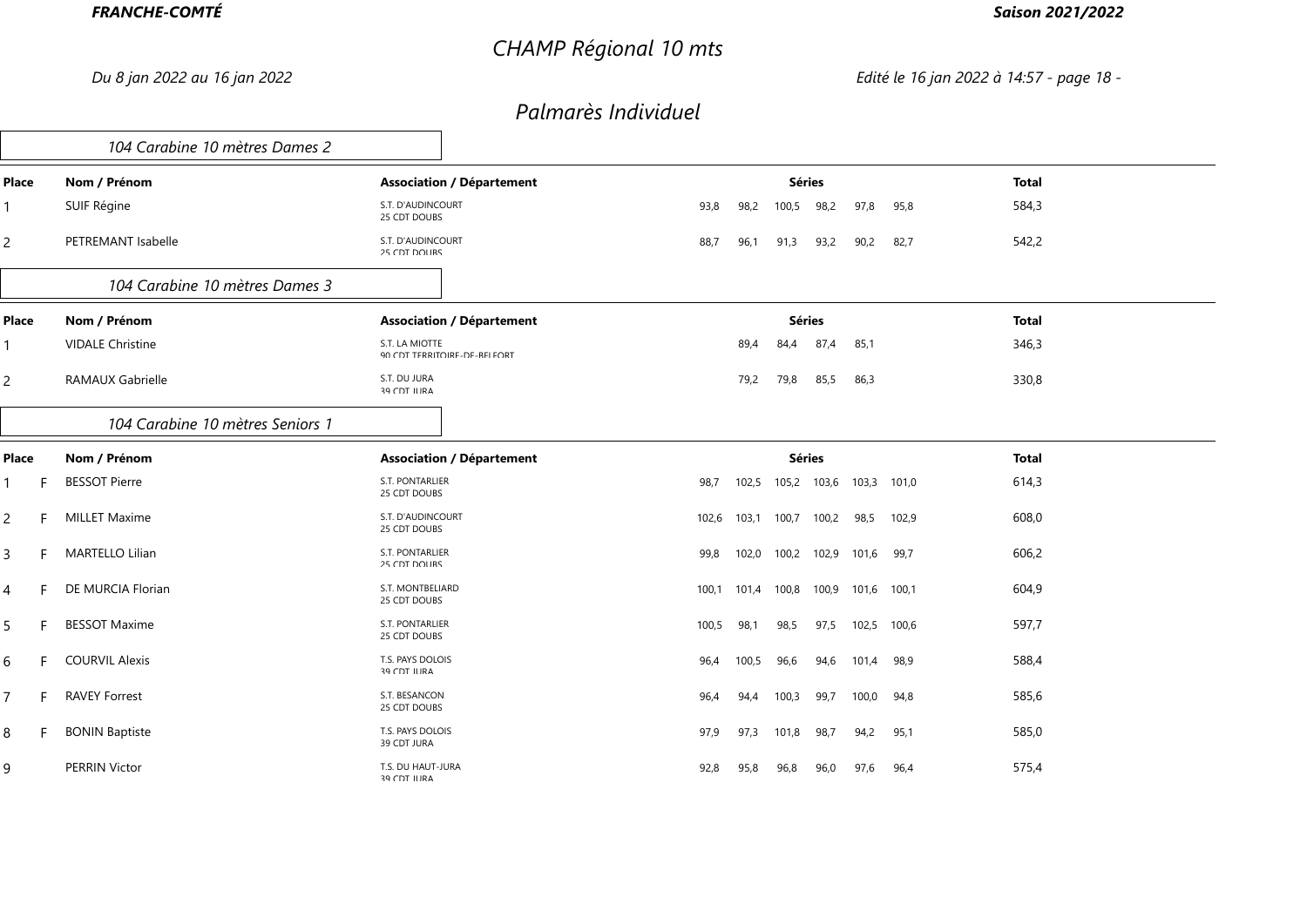# *CHAMP Régional 10 mts*

### *Saison 2021/2022*

*Du 8 jan 2022 au 16 jan 2022 Edité le 16 jan 2022 à 14:57 - page 19 -*

|                | 104 Carabine 10 mètres Seniors 1 |                                                  |      |      |               |      |      |      |              |
|----------------|----------------------------------|--------------------------------------------------|------|------|---------------|------|------|------|--------------|
| Place          | Nom / Prénom                     | <b>Association / Département</b>                 |      |      | <b>Séries</b> |      |      |      | <b>Total</b> |
| 10             | <b>GIRODS Thomas</b>             | <b>CLUB TIR MAIZIERES</b><br>70 CDT HAUTE-SAONE  | 92,2 | 96,8 | 96,2          | 94,3 | 95,2 | 90,4 | 565,1        |
| 11             | <b>KEHRLI Yoann</b>              | S.T. PONTARLIER<br>25 CDT DOLIBS                 | 96,0 | 95,8 | 90,4          | 95,6 | 92,8 | 93,0 | 563,6        |
| 12             | FEUVRIER Thibault                | T.S. PAYS DOLOIS<br>39 CDT ILIRA                 | 93,8 | 87,0 | 92,2          | 95,5 | 88,7 | 92,8 | 550,0        |
| 13             | COMOY Hugo                       | C.S. ST-CLAUDE LIZON<br>39 CDT JURA              | 97,3 | 89,5 | 91,3          | 85,3 | 94,9 | 83,7 | 542,0        |
|                | 104 Carabine 10 mètres Seniors 2 |                                                  |      |      |               |      |      |      |              |
| Place          | Nom / Prénom                     | <b>Association / Département</b>                 |      |      | <b>Séries</b> |      |      |      | <b>Total</b> |
| <b>PRT</b>     | PEREIRA Carlos                   | S.T. D'AUDINCOURT<br>25 CDT DOUBS                | 93,8 | 95,6 | 94,8          | 96,2 | 99,1 | 93,8 | 573,3        |
|                | <b>DAUGAN Pascal</b>             | T.S. DU HAUT-JURA<br>39 CDT ILIRA                | 93,3 | 92,1 | 94,7          | 96,3 | 99,1 | 94,5 | 570,0        |
| $\overline{2}$ | VANDENBUSSCHE Alain              | S.T. PONTARLIER<br>25 CDT DOLIBS                 | 95,5 | 90,4 | 97,3          | 95,2 | 92,3 | 98,5 | 569,2        |
| 3              | <b>SCHUBHAN Marc</b>             | S.T. DU JURA<br>39 CDT JURA                      | 91,1 | 97,1 | 93,4          | 93,4 | 95,1 | 94,6 | 564,7        |
| 4              | <b>MARMET Christophe</b>         | <b>CLUB TIR MAIZIERES</b><br>70 CDT HALITE-SAONE | 86,8 | 92,1 | 84,6          | 90,3 | 92,5 | 89,1 | 535,4        |
| 5              | CUBBEDU Hervé                    | S.T. SAINT-VITOIS<br>25 CDT DOLIBS               | 86,4 | 84,9 | 93,5          | 86,6 | 85,7 | 86,7 | 523,8        |
| 6              | <b>WATERLOT Michel</b>           | USPV PONT DE ROIDE<br>25 CDT DOUBS               | 69,0 | 78,9 | 90,1          | 80,7 | 82,0 | 80,4 | 481,1        |
|                | 104 Carabine 10 mètres Seniors 3 |                                                  |      |      |               |      |      |      |              |
| Place          | Nom / Prénom                     | <b>Association / Département</b>                 |      |      | <b>Séries</b> |      |      |      | <b>Total</b> |
|                | PETETIN Michel                   | S.T. BESANCON<br>25 CDT DOUBS                    | 99,1 | 97,9 | 96,8          | 98,0 | 98,4 | 97,0 | 587,2        |
| $\overline{2}$ | <b>BECCHIA Claude</b>            | C.T. EXINCOURT<br>25 CDT DOLIBS                  | 91,0 | 94,4 | 90,4          | 91,1 | 88,6 | 89,5 | 545,0        |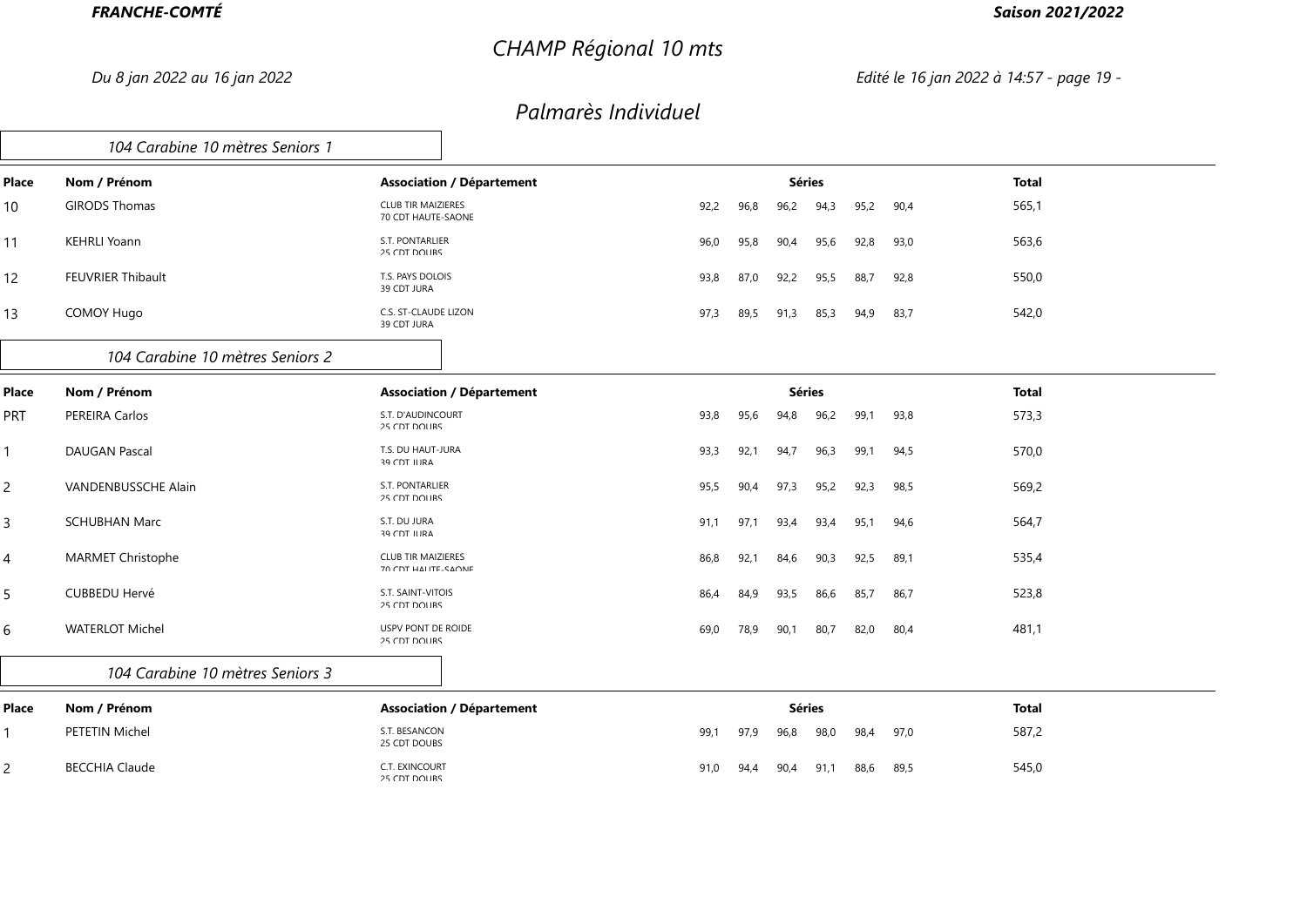# *CHAMP Régional 10 mts*

### *Saison 2021/2022*

*Du 8 jan 2022 au 16 jan 2022 Edité le 16 jan 2022 à 14:57 - page 20 -*

|                | 104 Carabine 10 mètres Seniors 3                     |                                                 |                |      |               |       |       |                         |              |
|----------------|------------------------------------------------------|-------------------------------------------------|----------------|------|---------------|-------|-------|-------------------------|--------------|
| Place          | Nom / Prénom                                         | <b>Association / Département</b>                |                |      | <b>Séries</b> |       |       |                         | <b>Total</b> |
| 3              | <b>HAUTHAL Pierre</b>                                | S.T. PLANCHER BAS<br>70 CDT HAUTE-SAONE         | 87,6<br>94.0   | 84,1 |               | 88,9  | 83,5  | 86,7                    | 524,8        |
| 4              | <b>BRUN Daniel</b>                                   | S.T. PONTARLIER<br>25 CDT DOLIBS                | 81,7<br>79,7   | 81,0 |               | 88,9  | 80,2  | 84,6                    | 496,1        |
|                | 171 HP - R1 Car. 10 m debout (SH1) Seniors 1         |                                                 |                |      |               |       |       |                         |              |
| Place          | Nom / Prénom                                         | <b>Association / Département</b>                |                |      | <b>Séries</b> |       |       |                         | <b>Total</b> |
|                | <b>SONET Christian</b>                               | S.T. LA MIOTTE<br>90 CDT TERRITOIRE-DE-REI FORT | 90,0<br>87,6   | 92,9 |               | 89,6  | 88,0  | 87,7                    | 535,8        |
|                | 173 HP - R3 Car. 10 m couché (SH1) Seniors 1         |                                                 |                |      |               |       |       |                         |              |
| Place          | Nom / Prénom                                         | <b>Association / Département</b>                |                |      | <b>Séries</b> |       |       |                         | <b>Total</b> |
|                | <b>SONET Christian</b>                               | S.T. LA MIOTTE<br>90 CDT TERRITOIRE-DE-RELEORT  | 102,9<br>100,2 |      | 102,0 103,8   |       | 102,0 | 99,5                    | 610,4        |
|                | 174 HP - R4 Car. 10 m debout Potence (SH2) Seniors 1 |                                                 |                |      |               |       |       |                         |              |
| Place          | Nom / Prénom                                         | <b>Association / Département</b>                |                |      | <b>Séries</b> |       |       |                         | <b>Total</b> |
|                | <b>GUILLAUME-SAGE Pierre</b>                         | S.T. BESANCON<br>25 CDT DOLIBS                  | 101,9<br>101,7 |      |               |       |       | 104,4 104,3 105,4 104,2 | 621,9        |
| $\overline{c}$ | <b>GARNOY Hervé</b>                                  | S.T. BESANCON<br>25 CDT DOLIBS                  | 97,2<br>98,4   | 96,6 |               | 101,8 | 97,6  | 99,5                    | 591,1        |
|                | 175 HP - R5 Car. 10 m couché Potence (SH2) Seniors 1 |                                                 |                |      |               |       |       |                         |              |
| Place          | Nom / Prénom                                         | <b>Association / Département</b>                |                |      | <b>Séries</b> |       |       |                         | <b>Total</b> |
|                | <b>GUILLAUME-SAGE Pierre</b>                         | S.T. BESANCON<br>25 CDT DOLIBS                  | 104,9<br>105,5 |      |               |       |       | 105,6 105,0 105,9 104,1 | 631,0        |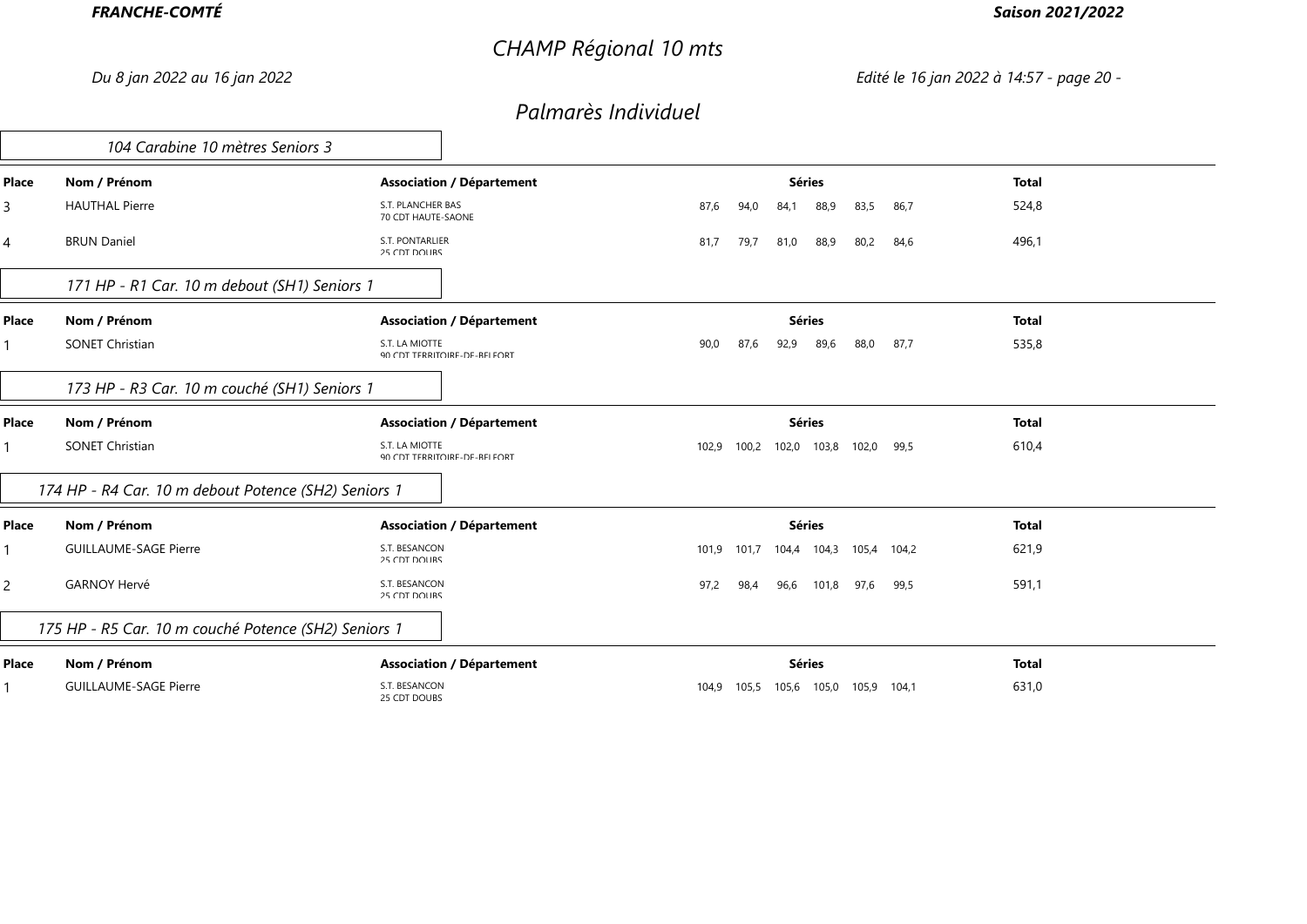# *CHAMP Régional 10 mts*

### *Saison 2021/2022*

*Du 8 jan 2022 au 16 jan 2022 Edité le 16 jan 2022 à 14:57 - page 21 -*

### *Palmarès Individuel*

*179 HP - F7 Car. 10m couché Potence (CLF) Seniors 1*

| <b>Place</b> | Nom / Prénom        | <b>Association / Département</b> | Séries                             | Total |
|--------------|---------------------|----------------------------------|------------------------------------|-------|
|              | LALLEMAND Alexandre | T. BESANCON<br>25 CDT DOUBS      | 101,5 99,9 101,3 101,0 102,7 102,1 | 608,5 |

-- Fin --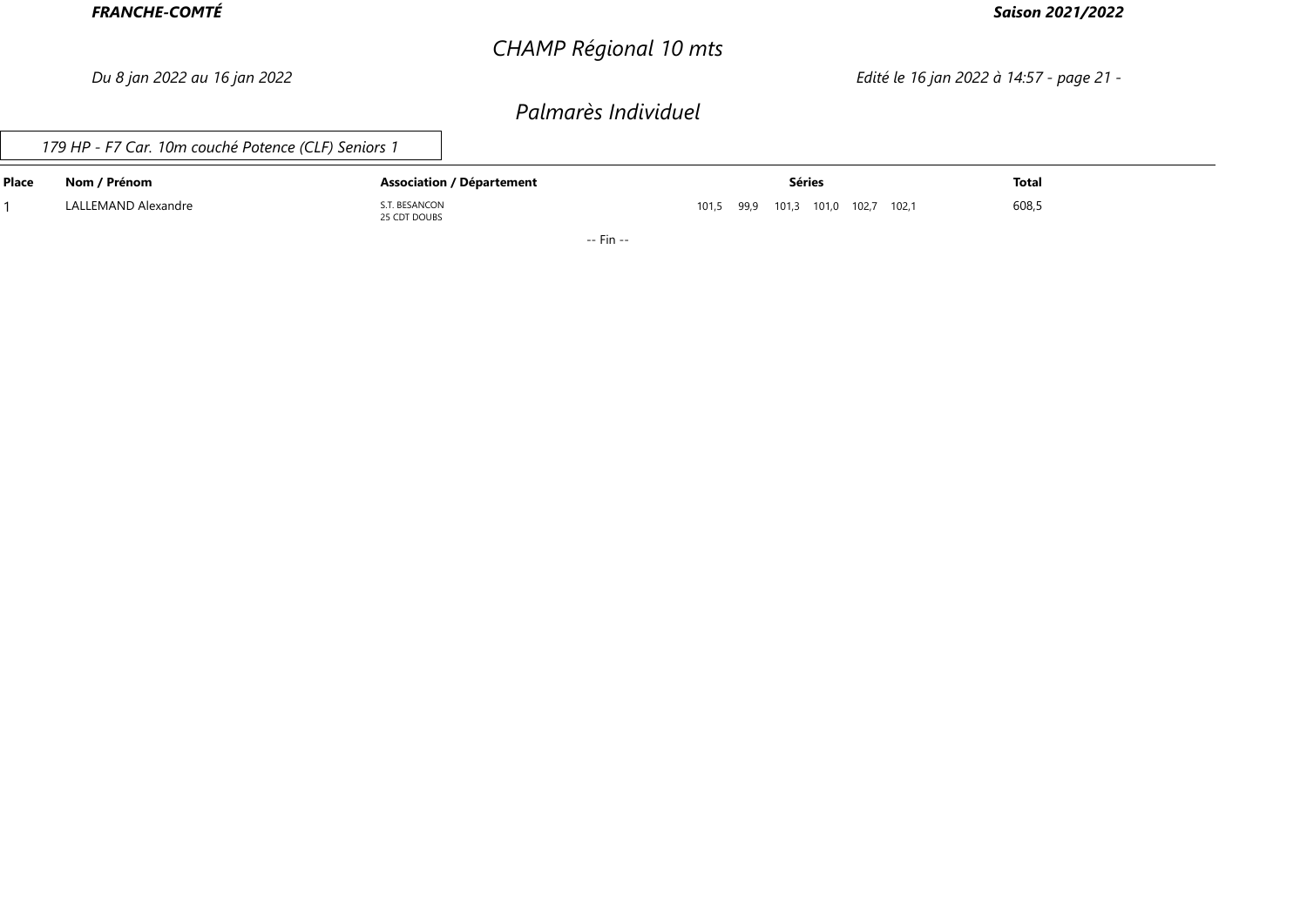

# 08‐09 & 15‐16 JANVIER 2022 CHAMPIONNAT RÉGIONAL DE TIR à MOREZ PALMARÈS DE TIR EQUIPES CARABINE



| <b>Classement</b> | <b>Catégorie</b> | <b>Club</b>                  | <b>Total</b> | <b>Nom Prénom</b>            | <b>Catégorie</b>  |              |                         |               | <b>Match</b>      |       |              | <b>Score</b> |
|-------------------|------------------|------------------------------|--------------|------------------------------|-------------------|--------------|-------------------------|---------------|-------------------|-------|--------------|--------------|
|                   |                  |                              |              | De rossi Adrien              | CG                | 89,3         | 84,3                    | 83,9          | 88,9              | 82,8  | 83,8         | 513          |
|                   | CG               | 23 39 278 TSHJ               | 1627,9       | <b>Regad Xavier</b>          | CG                | 94,9         | 96,9                    | 97            | 96,6              | 94,1  | 94,3         | 573,8        |
|                   |                  |                              |              | <b>MARTELIN</b> aaron        | CG                | 86,9         | 92,3                    | 88,2          | 82,6              | 96,8  | 94,3         | 541,1        |
| <b>Classement</b> | <b>Catégorie</b> | <b>Club</b>                  | <b>Total</b> | <b>Nom Prénom</b>            | <b>Catégorie</b>  | <b>Match</b> |                         |               |                   |       | <b>Score</b> |              |
|                   |                  |                              |              | <b>FANTINI Anna</b>          | JF                | 99,2         | 95,2                    | 94,8          | 92,2              | 92,3  | 98,8         | 572,5        |
| 1                 | JF               | 23 25 145 USPV PONT DE ROIDE | 1705,5       | <b>CARREY Coralie</b>        | CF                | 100,9        | 98,8                    | 98,5          | 101,5             | 96,8  | 88,5         | 585          |
|                   |                  |                              |              | <b>FANTINI Nina</b>          | CF                | 92,6         | 90                      | 88            | 95                | 95,4  | 87           | 548          |
|                   |                  |                              |              | <b>AVELINE Amélie</b>        | JF                | 102,4        | 100,6                   | 95,3          | 100,9             | 101,9 | 104,7        | 605,8        |
| $\overline{2}$    | JF               | 23 25 147 ST Pontarlier      | 1700,3       | <b>BOLE Océane</b>           | <b>CF</b>         | 93,8         | 90,4                    | 87,8          | 89,5              | 94,6  | 94           | 550,1        |
|                   |                  |                              |              | <b>FELLMANN Alice</b>        | <b>CF</b>         | 96,9         | 86,3                    | 91,4          | 87,1              | 93,3  | 89,4         | 544,4        |
| <b>Classement</b> | <b>Catégorie</b> | <b>Club</b>                  | <b>Total</b> | <b>Nom Prénom</b>            | <b>Catégorie</b>  |              |                         |               | <b>Match</b>      |       |              | <b>Score</b> |
|                   | DAME 1           | 23 39 278 TSHJ               | 1718         | <b>BAILLY-SALINS Amy</b>     | JF.               | 87,2         | 86                      | 90,3          | 90,9              | 95,4  | 82,6         | 532,4        |
| $\mathbf{1}$      |                  |                              |              | Mélody Bailly-Salins         | DAME <sub>1</sub> | 99,4         | 100,7                   | $103,1$ 101,7 |                   | 100,3 | 99,5         | 604,7        |
|                   |                  |                              |              | <b>REBOUILLAT Clarisse</b>   | DAME <sub>1</sub> | 95           | 99,7                    | 96,5          | 96,7              | 95,6  | 97,4         | 580,9        |
| <b>Classement</b> | <b>Catégorie</b> | <b>Club</b>                  | <b>Total</b> | <b>Nom Prénom</b>            | <b>Catégorie</b>  |              |                         |               | <b>Match</b>      |       |              | <b>Score</b> |
|                   |                  |                              |              | <b>BESSOT Pierre</b>         | <b>SENIOR 1</b>   | 98,7         |                         |               | 102,5 105,2 103,6 | 103,3 | 101          | 614,3        |
| 1                 | <b>SENIOR 1</b>  | 23 25 147 ST Pontarlier      | 1818,2       | <b>BESSOT Maxime</b>         | <b>SENIOR 1</b>   | 100,5        | 98,1                    | 98,5          | 97,5              | 102,5 | 100,6        | 597,7        |
|                   |                  |                              |              | MARTELLO Lilian              | <b>SENIOR 1</b>   | 99,8         | 102                     | 100,2         | 102,9             | 101,6 | 99,7         | 606,2        |
|                   |                  |                              |              | <b>RAVEY Forrest</b>         | <b>SENIOR 1</b>   | 96,4         | 94,4                    | 100,3         | 99,7              | 100   | 94,8         | 585,6        |
| $\overline{2}$    | <b>SENIOR 1</b>  | 23 25 164 - STB              | 1757,4       | PIETRI Marina                | DAME <sub>1</sub> | 97,8         | 98,8                    | 97,5          | 98,5              | 99,9  | 98           | 590,5        |
|                   |                  |                              |              | <b>BARDEY Mylène</b>         | DAME <sub>1</sub> | 97,6         | 94,3                    | 94,5          | 96,5              | 99,3  | 99,1         | 581,3        |
|                   |                  |                              |              | <b>TIQUET Victor</b>         | JG                | 97           | 99,1                    | 95,7          | 94,8              | 100,3 | 90,4         | 577,3        |
| 3                 | SENIOR 1         | 23 70 176 Maizières          | 1677,8       | <b>GIRODS Thomas</b>         | <b>SENIOR 1</b>   | 92,2         | 96,8                    | 96,2          | 94,3              | 95,2  | 90,4         | 565,1        |
|                   |                  |                              |              | <b>MARMET Christophe</b>     | <b>SENIOR 2</b>   | 86,8         | 92,1                    | 84,6          | 90,3              | 92,5  | 89,1         | 535,4        |
| <b>Classement</b> | <b>Catégorie</b> | <b>Club</b>                  | <b>Total</b> | <b>Nom Prénom</b>            | <b>Catégorie</b>  |              |                         |               | <b>Match</b>      |       |              | <b>Score</b> |
|                   |                  |                              |              | <b>GARNOY Hervé</b>          | <b>H SENIOR 1</b> | 97,2         | 98,4                    | 96,6          | 101,8             | 97,6  | 99,5         | 591,1        |
| 1                 | R <sub>4</sub>   | 23 25 164 - STB              | 1213         | <b>GUILLAUME-SAGE Pierre</b> | <b>IHJG</b>       |              | 101,9 101,7 104,4 104,3 |               |                   | 105,4 | 104,2        | 621,9        |
|                   |                  |                              |              |                              |                   |              |                         |               |                   |       |              | 0            |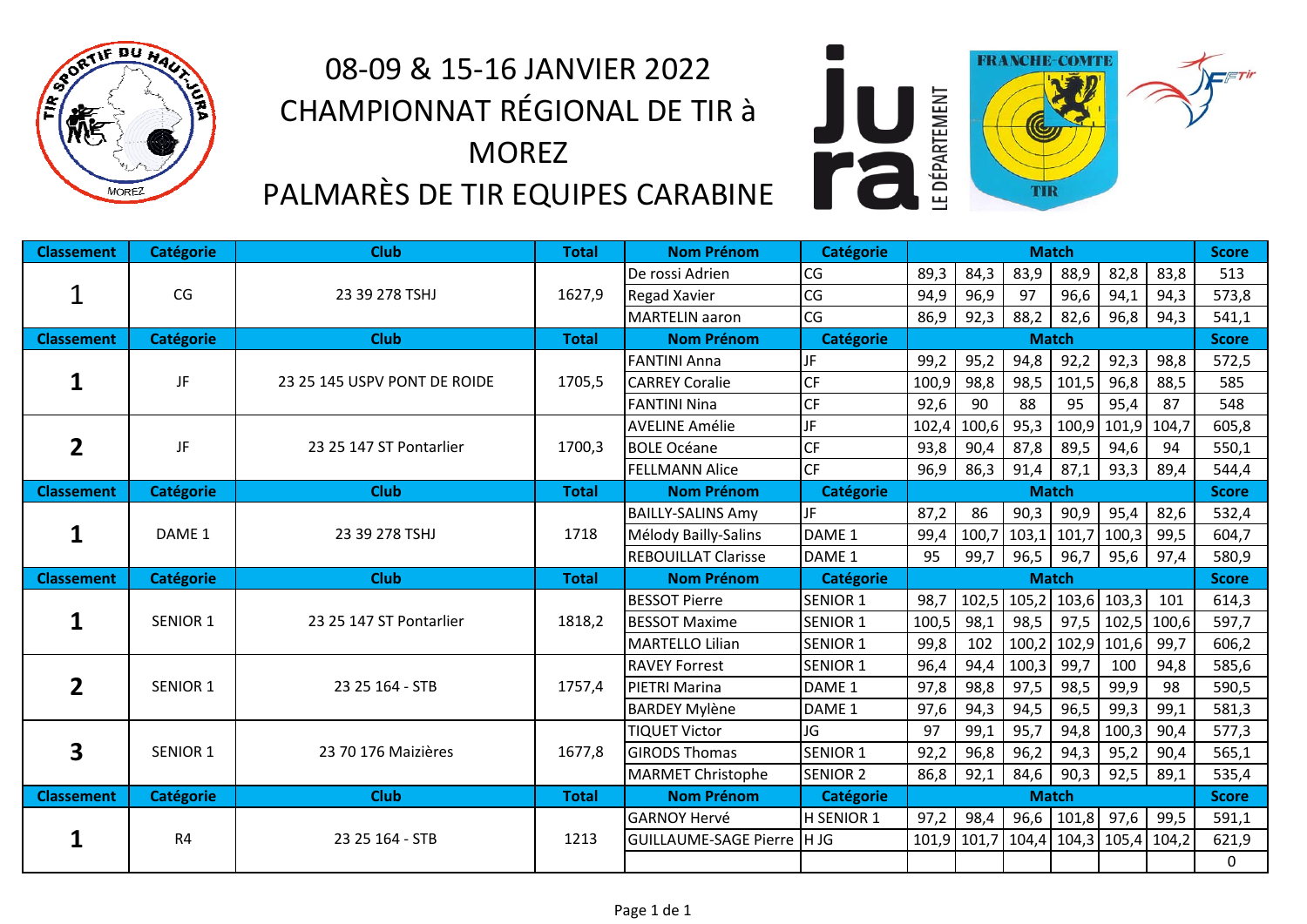

# 08‐09 & 15‐16 JANVIER 2022 CHAMPIONNAT RÉGIONAL DE TIR à MOREZ PALMARÈS DE TIR EQUIPES PISTOLET



| <b>Classement</b> | <b>Catégorie</b>  | <b>Club</b>                       | <b>Total</b> | <b>Nom Prénom</b>                   | Catégorie         | <b>Match</b> |    |              |    |    |              | <b>Score</b> |
|-------------------|-------------------|-----------------------------------|--------------|-------------------------------------|-------------------|--------------|----|--------------|----|----|--------------|--------------|
|                   |                   |                                   |              | <b>BLANC Aline</b>                  | DAME <sub>1</sub> | 89           | 91 | 93           | 92 | 85 | 92           | 542          |
| 1                 | DAME 1            | 23 70 176 Maizières               | 1615         | PETITHUGUENIN AUDREY                | DAME <sub>1</sub> | 93           | 95 | 91           | 94 | 92 | 95           | 560          |
|                   |                   |                                   |              | PETITHUGUENIN CLARA                 | JF                | 80           | 87 | 83           | 90 | 84 | 89           | 513          |
|                   |                   |                                   |              | <b>HUGON Nina</b>                   | CF                | 76           | 78 | 83           | 85 | 83 | 85           | 490          |
| $\overline{2}$    | DAME 1            | 23 70 065 Cible du Val de Saône   | 1342         | <b>CHEVANNE Chloé</b>               | DAME <sub>1</sub> | 87           | 87 | 82           | 91 | 84 | 87           | 518          |
|                   |                   |                                   |              | <b>GUIGNARD Edith</b>               | DAME <sub>3</sub> | 90           | 80 | 81           | 83 |    |              | 334          |
| <b>Classement</b> | Catégorie         | <b>Club</b>                       | <b>Total</b> | <b>Nom Prénom</b>                   | Catégorie         | <b>Match</b> |    |              |    |    | <b>Score</b> |              |
|                   |                   |                                   |              | <b>DUPERRIER Anne</b>               | DAME <sub>2</sub> | 85           | 93 | 92           | 91 | 92 | 87           | 540          |
| 1                 | DAME <sub>2</sub> | 23 25 164 - STB                   | 1411         | <b>JEANNIN Sylvie</b>               | DAME <sub>2</sub> | 61           | 66 | 76           | 49 | 59 | 50           | 361          |
|                   |                   |                                   |              | <b>GUILLAUME-SAGE Carine</b>        | DAME <sub>2</sub> | 84           | 85 | 86           | 83 | 89 | 83           | 510          |
| <b>Classement</b> | <b>Catégorie</b>  | <b>Club</b>                       | <b>Total</b> | <b>Nom Prénom</b>                   | Catégorie         |              |    | <b>Match</b> |    |    |              | <b>Score</b> |
|                   | SENIOR 1          |                                   |              | <b>GRANDGUILLAUME Carole DAME 1</b> |                   | 95           | 93 | 93           | 93 | 93 | 90           | 557          |
| 1                 |                   | 23 90 171 - S.T. LA MIOTTE        | 1675         | <b>URICHER Olivier</b>              | <b>SENIOR 2</b>   | 91           | 95 | 91           | 97 | 96 | 89           | 559          |
|                   |                   |                                   |              | <b>WEYH Julien</b>                  | <b>SENIOR 1</b>   | 92           | 92 | 95           | 93 | 91 | 96           | 559          |
| 2                 |                   | 23 25 244 ST GRAND COMBE CHATELEU | 1654         | POURCELOT Rémy                      | <b>SENIOR 1</b>   | 91           | 92 | 81           | 94 | 86 | 91           | 535          |
|                   | <b>SENIOR 1</b>   |                                   |              | <b>SAUGE Xavier</b>                 | <b>SENIOR 1</b>   | 94           | 95 | 93           | 95 | 93 | 96           | 566          |
|                   |                   |                                   |              | <b>REYMOND Arnaud</b>               | <b>SENIOR 1</b>   | 93           | 92 | 92           | 91 | 93 | 92           | 553          |
|                   |                   |                                   |              | <b>GROSJEAN William</b>             | <b>SENIOR 1</b>   | 92           | 89 | 93           | 90 | 89 | 90           | 543          |
|                   | <b>SENIOR 1</b>   | 23 25 164 - STB                   | 1620         | <b>BLAISE Marc</b>                  | <b>SENIOR 1</b>   | 90           | 88 | 91           | 91 | 89 | 88           | 537          |
| 3                 |                   |                                   |              | <b>BROCARD Floriane</b>             | DAME <sub>1</sub> | 91           | 91 | 91           | 87 | 92 | 88           | 540          |
|                   |                   |                                   |              | POZZA Rémi                          | <b>SENIOR 1</b>   | 85           | 88 | 93           | 90 | 90 | 82           | 528          |
| 4                 | SENIOR 1          | 23 70 005 4 cibles - Plancher-Bas | 1595         | <b>GENLOT Nicolas</b>               | <b>SENIOR 1</b>   | 88           | 89 | 92           | 88 | 94 | 94           | 545          |
|                   |                   |                                   |              | PETEY CHARDON Christine             | <b>SENIOR 1</b>   | 86           | 86 | 82           | 89 | 91 | 88           | 522          |
|                   |                   |                                   |              | Mélody Bailly-Salins                | DAME 1            | 88           | 84 | 94           | 92 | 82 | 91           | 531          |
| 5                 | SENIOR 1          | 23 39 278 TSHJ                    | 1555         | <b>COTE Lionel</b>                  | <b>SENIOR 1</b>   | 87           | 84 | 79           | 83 | 88 | 78           | 499          |
|                   |                   |                                   |              | <b>Howald Denis</b>                 | <b>SENIOR 3</b>   | 89           | 88 | 79           | 86 | 94 | 89           | 525          |
|                   |                   |                                   |              | <b>Forien Thomas</b>                | <b>SENIOR 1</b>   | 81           | 84 | 83           | 80 | 84 | 72           | 484          |
| 6                 | <b>SENIOR 1</b>   | 23 25 008 CSAGV                   | 1525         | Forien Thibault                     | <b>SENIOR 1</b>   | 83           | 84 | 87           | 77 | 77 | 84           | 492          |
|                   |                   |                                   |              | <b>Bartelemy Alex</b>               | <b>SENIOR 1</b>   | 89           | 90 | 93           | 91 | 90 | 96           | 549          |
| <b>Classement</b> | <b>Catégorie</b>  | <b>Club</b>                       | <b>Total</b> | <b>Nom Prénom</b>                   | Catégorie         |              |    | <b>Match</b> |    |    |              | <b>Score</b> |
|                   |                   |                                   |              | <b>MAILLARD Céline</b>              | DAME <sub>2</sub> | 82           | 87 | 90           | 85 | 88 | 88           | 520          |
| $\mathbf 1$       | <b>SENIOR 2</b>   | 23 70 005 4 cibles - Plancher-Bas | 1616         | <b>PLACHTA Francis</b>              | <b>SENIOR 2</b>   | 92           | 92 | 92           | 93 | 94 | 91           | 554          |
|                   |                   |                                   |              | DALVAL Jean-Michel                  | <b>SENIOR 2</b>   | 91           | 87 | 92           | 89 | 89 | 94           | 542          |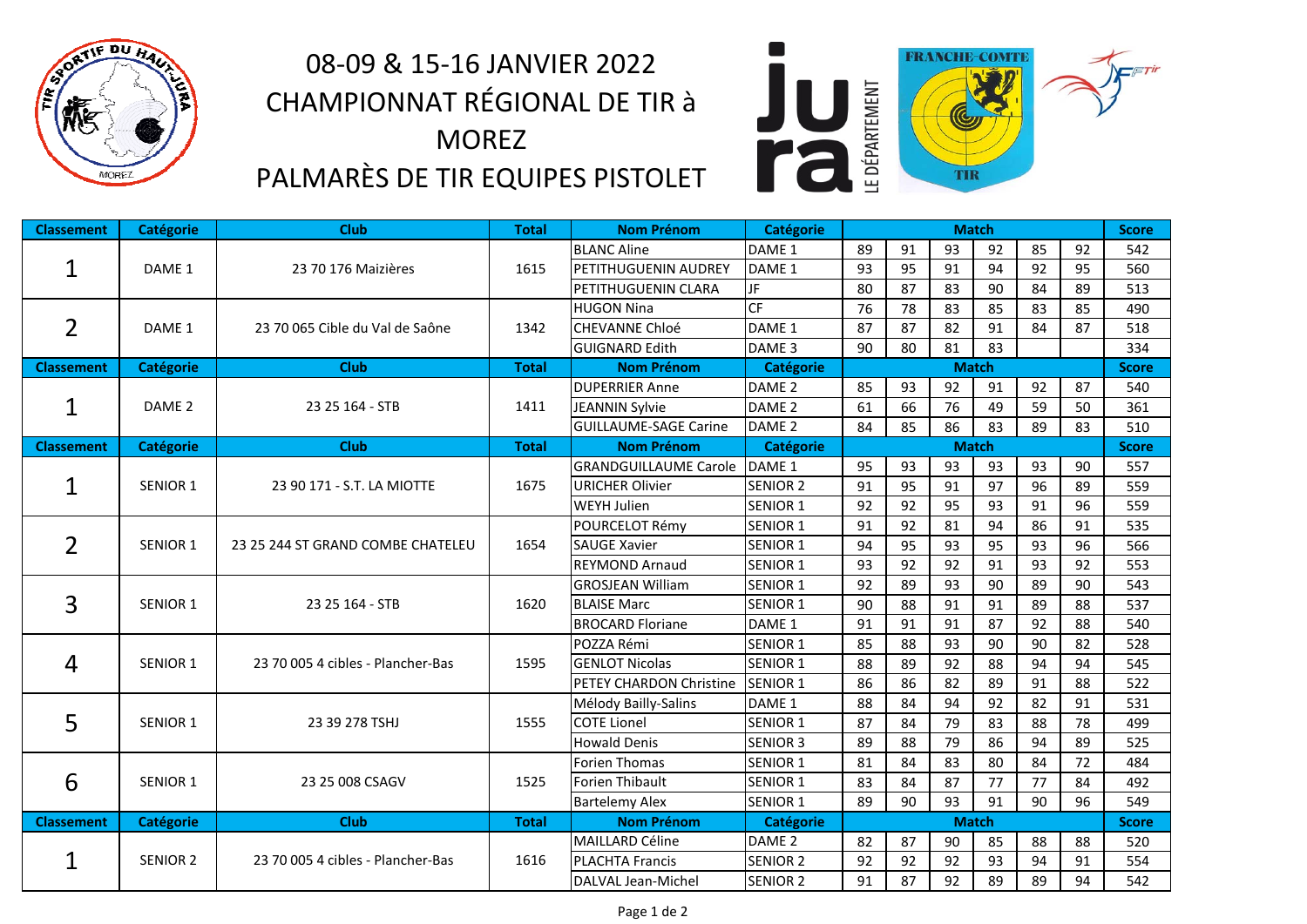

# 08‐09 & 15‐16 JANVIER 2022 CHAMPIONNAT RÉGIONAL DE TIR à MOREZ PALMARÈS DE TIR EQUIPES PISTOLET



|  |          | 23 25 164 - STB                 | 1585 | <b>PATAT Marcel</b>         | <b>SENIOR 2</b>  | 89 | 91 | 92 | 87 | 94 | 90  | 543 |
|--|----------|---------------------------------|------|-----------------------------|------------------|----|----|----|----|----|-----|-----|
|  | SENIOR 2 |                                 |      | <b>IKARSILAYAN Mesut</b>    | <b>SENIOR 2</b>  | 78 | 87 | 93 | 90 | 90 | 88  | 526 |
|  |          |                                 |      | PLANCHAIS Yoann             | <b>ISENIOR 2</b> | 90 | 86 | 86 | 86 | 87 | -81 | 516 |
|  | SENIOR 2 | 23 70 065 Cible du Val de Saône | 1521 | LAGIER Fabien               | <b>ISENIOR 2</b> | 84 |    | 91 | 84 | 86 | 85  | 504 |
|  |          |                                 |      | <b>BOURDENET Jean-Marie</b> | <b>SENIOR 3</b>  | 88 | 80 | 87 | 90 | 84 | 87  | 516 |
|  |          |                                 |      | <b>LUCOT Bernard</b>        | <b>SENIOR 3</b>  | 82 | 80 | 87 | 84 | 86 | 82  | 501 |
|  | SENIOR 2 | 23 25 147 ST Pontarlier         | 1459 | <b>MONNIER Alexandre</b>    | <b>SENIOR 2</b>  | 86 | 78 | 83 | 81 | 88 | 89  | 505 |
|  |          |                                 |      | <b>ICHOPARD Didier</b>      | <b>SENIOR 2</b>  | 74 | 88 | 73 | 87 | 84 | 83  | 489 |
|  |          |                                 |      | <b>CHEVASSU Lionel</b>      | <b>SENIOR 2</b>  | 79 |    | 85 | 72 | 73 | -82 | 465 |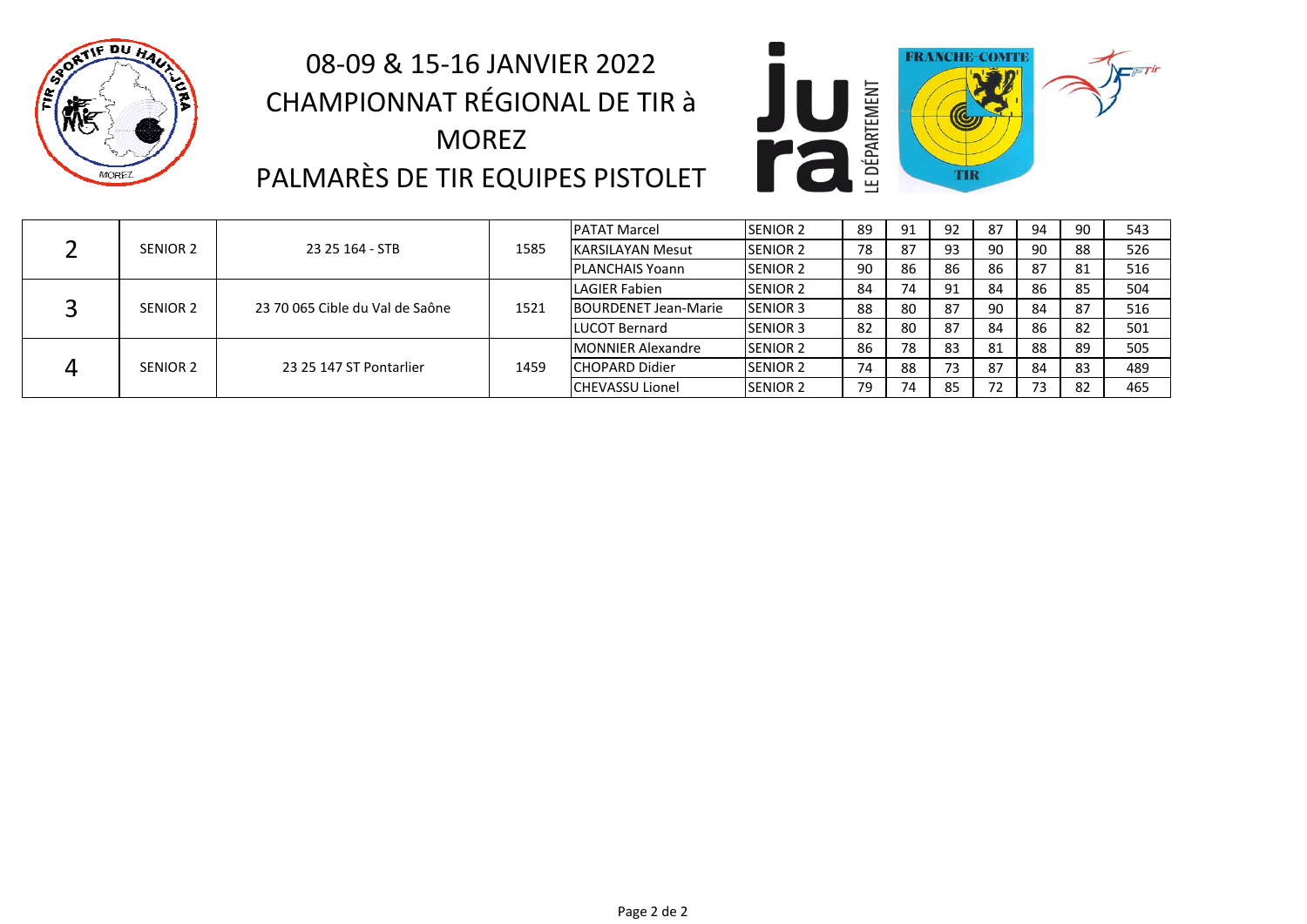

# 08‐09 & 15‐16 JANVIER 2022 CHAMPIONNAT RÉGIONAL DE TIR à MOREZ PALMARÈS DE TIR EQUIPES STANDARD



| <b>Classement</b> | <b>Catégorie</b> | <b>Club</b>                       | Total | <b>Nom Prénom</b>      | Catégorie        |    |    | <b>Match</b> |    |  | Score |
|-------------------|------------------|-----------------------------------|-------|------------------------|------------------|----|----|--------------|----|--|-------|
|                   | <b>SENIOR 1</b>  | 23 25 244 ST GRAND COMBE CHATELEU | 1029  | <b>SAUGE Xavier</b>    | <b>ISENIOR 1</b> | 88 | 92 | 95           | 92 |  | 367   |
|                   |                  |                                   |       | <b>OUDOT Philippe</b>  | <b>ISENIOR 2</b> | 78 | 73 | 71           | 79 |  | 301   |
|                   |                  |                                   |       | <b>IREYMOND Arnaud</b> | <b>ISENIOR 1</b> | 85 | 95 | 93           | 88 |  | 361   |
|                   | <b>SENIOR 1</b>  | 23 70 005 4 cibles - Plancher-Bas | 1004  | POZZA Rémi             | <b>ISENIOR 1</b> | 85 | 84 | 83           | 92 |  | 344   |
|                   |                  |                                   |       | <b>GENLOT Nicolas</b>  | <b>ISENIOR 1</b> | 87 | 73 | 81           | 82 |  | 323   |
|                   |                  |                                   |       | DALVAL Jean-Michel     | <b>SENIOR 2</b>  | 73 | 86 | 89           | 89 |  | 337   |